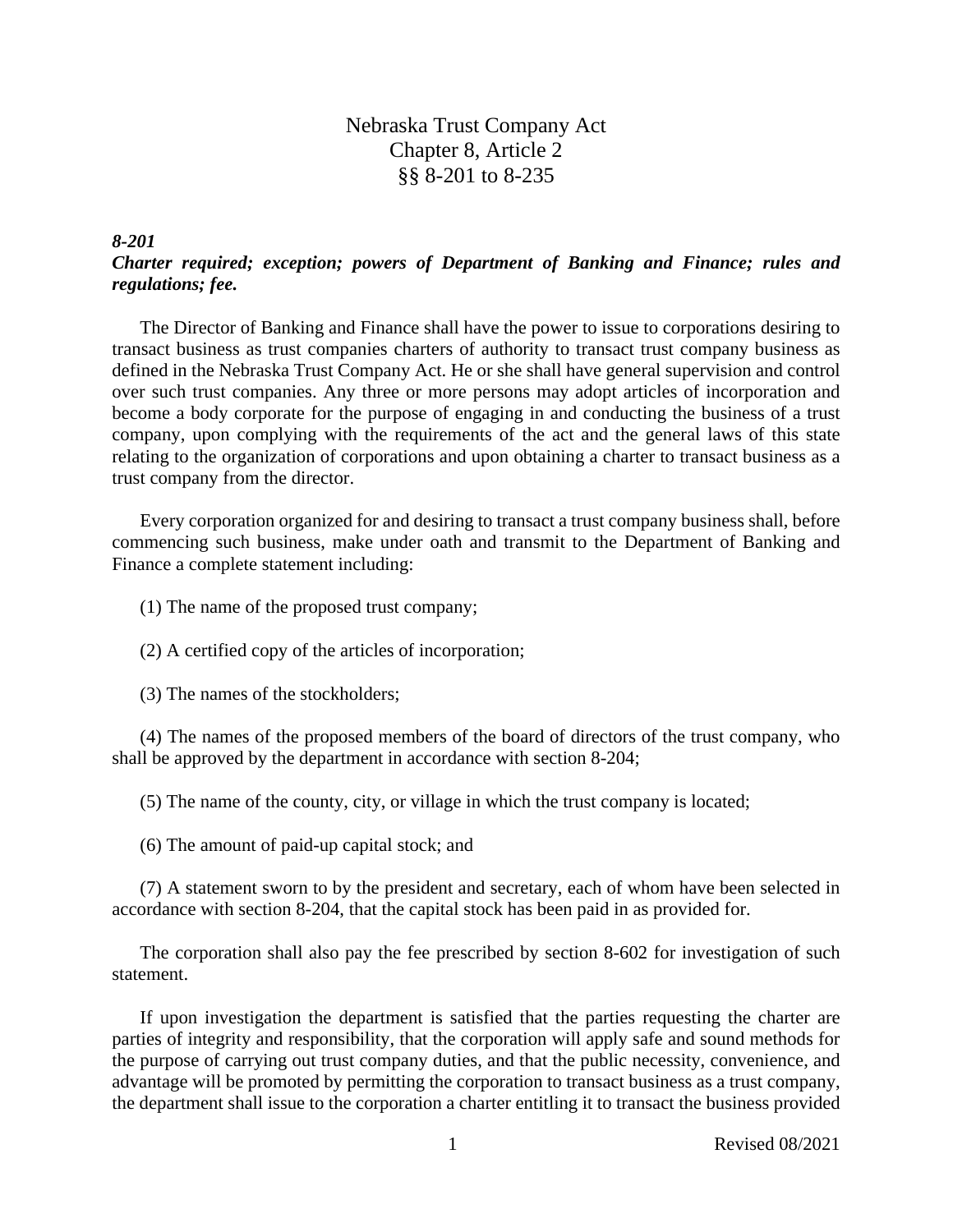for in the act. Upon payment of the required fees, the pledging of assets required by section 8-209, and the receipt of the charter, the corporation may begin to transact business as a trust company. It shall be unlawful for any corporation, except a foreign corporate trustee to the extent authorized under section 30-3820, to engage in business as a trust company or to act in any other fiduciary capacity unless it has first obtained from the Department of Banking and Finance a charter of authority to do business.

The Department of Banking and Finance may adopt and promulgate rules and regulations to carry out the governance of trust companies under its supervision.

#### **Last amended:**

 $\sim$  Laws 2021, LB 363, § 8 **Effective Date:** March 18, 2021

#### *8-201.01 Act, how cited.*

Sections 8-201 to 8-235 shall be known and may be cited as the Nebraska Trust Company Act.

#### **Last amended:**

 $\sim$  Reissue 2012

## *8-202 Articles of incorporation; filing.*

The articles of incorporation shall be filed in the office of the Secretary of State, and a certified copy shall be filed and recorded in the office of the county clerk of the county in which the corporation has its principal office. Articles of incorporation and other records relating to the corporate existence of the trust company shall be maintained as a permanent record of the trust company.

#### **Last amended:**

 $\sim$  Reissue 2012

# *8-203 General powers.*

The trust company shall have power:

- (1) To have a corporate name;
- (2) To have a corporate seal;
- (3) To sue and be sued and complain and defend in all courts of law and equity;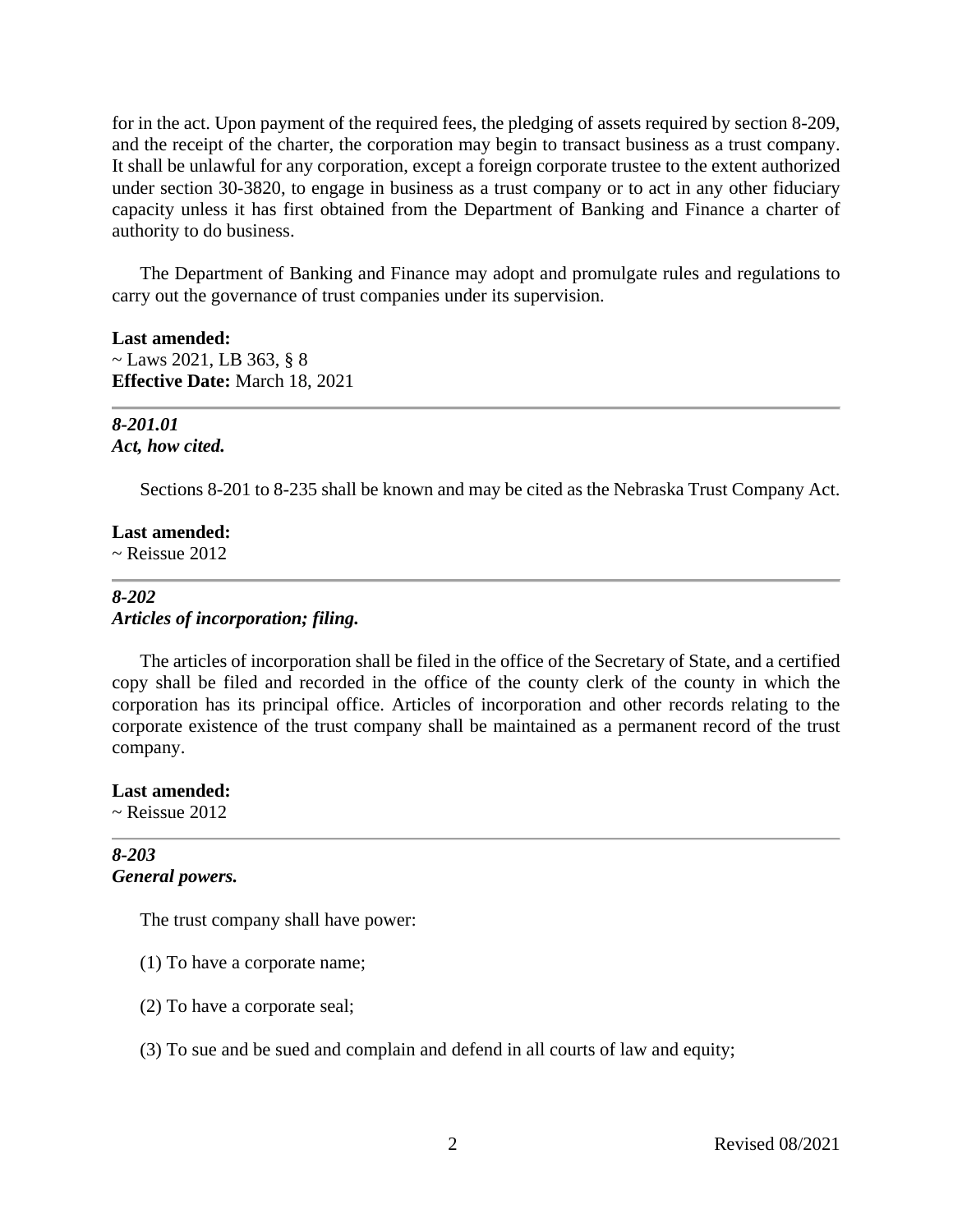(4) To receive reasonable compensation for all services performed by it under the Nebraska Trust Company Act;

(5) To make bylaws not inconsistent with the act or its articles of incorporation for the management of its affairs; and

(6) To appoint or elect such officers and agents as the business of the corporation may require.

#### **Last amended:**

 $\sim$  Reissue 2012

# *8-204*

#### *Directors; qualifications; duties; vacancies.*

(1) The control of the business affairs of a trust company shall be vested in a board of directors of not less than five persons who shall be selected at such time and in such manner as may be provided by the articles of incorporation of the trust company and in conformity with the Nebraska Trust Company Act. Any vacancy on the board shall be filled within ninety days by appointment by the remaining directors, and any director so appointed shall serve until the next election of directors, except that if the vacancy leaves a minimum of five directors, appointment shall be optional. The person appointed to fill the vacancy shall not serve as a director until the trust company obtains approval from the Department of Banking and Finance in accordance with subsection (6) of this section.

(2) The board of directors shall select a president and secretary and shall appoint trust officers and committees as it deems necessary. No person shall act as president if such person is not a member of the board of directors. The officers and committee members shall hold their positions at the discretion of the board of directors.

(3) The board of directors shall hold at least one regular meeting in each calendar quarter and shall prepare and maintain complete and accurate minutes of the proceedings at such meetings.

(4) The board of directors shall make or cause to be made each year a thorough examination of the books, records, funds, and securities held for the trust company and customer accounts. The examination may be conducted by the members of the board of directors or the board may accept an annual audit by an accountant or accounting firm approved by the Department of Banking and Finance. Any such examination or audit must comply in scope with minimum standards established by the department.

(5) Unless the department otherwise approves, a majority of the members of the board of directors of any trust company shall be residents of this state. Reasonable efforts shall be made to acquire members of the board of directors from the county in which the trust company is located. Directors of trust companies shall be persons of good moral character and known integrity, business experience, and responsibility.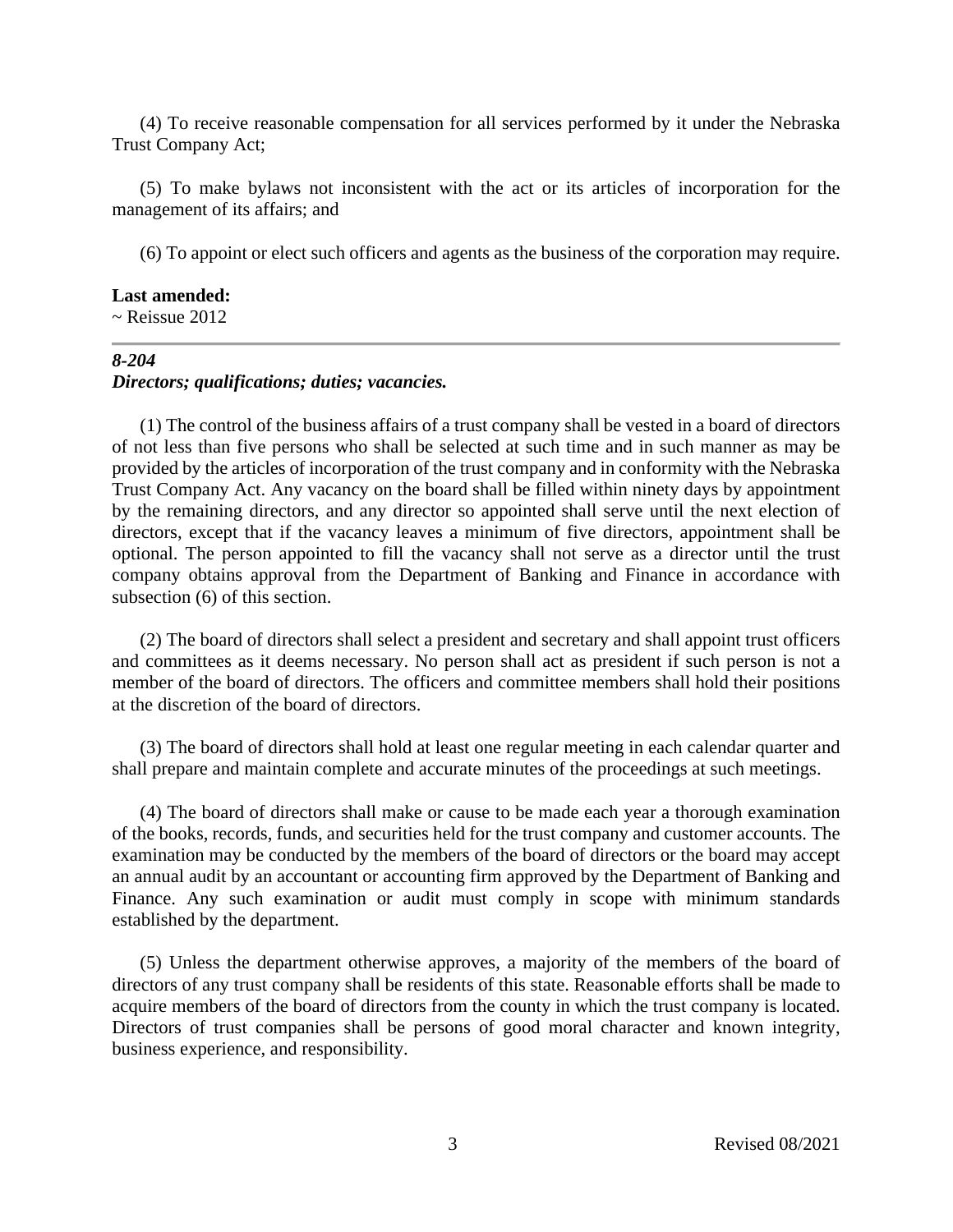(6) No person shall act as such member of the board of directors of any trust company until the corporation applies for and obtains approval from the Department of Banking and Finance.

## **Last amended:**

 $\sim$  Laws 2021, LB 363, § 9 **Effective Date:** March 18, 2021

#### *8-205*

#### *Capital stock; amount required; exception; impairment of capital stock; department; powers.*

(1) No corporation, except a bank authorized by the Director of Banking and Finance to operate a trust department, shall be authorized to transact business as a trust company under the Nebraska Trust Company Act on or after August 1, 2000, unless it has capital stock of at least five hundred thousand dollars, all of which shall be fully paid up in cash before the corporation is authorized to commence business.

(2)(a) Corporations, except a bank authorized to operate a trust department, authorized to transact business as a trust company under the act before August 1, 2000, shall, on or after such date, maintain a capital stock of at least two hundred thousand dollars in cities of at least one hundred thousand or more inhabitants, one hundred thousand dollars in cities of at least fifty thousand inhabitants but fewer than one hundred thousand inhabitants, fifty thousand dollars in cities of at least ten thousand inhabitants but fewer than fifty thousand inhabitants, and twenty-five thousand dollars in cities and villages of fewer than ten thousand inhabitants. The population of a city for purposes of this subsection shall be the population as determined by the most recent federal decennial census or the most recent revised certified count by the United States Bureau of the Census.

(b) A corporation, except a bank authorized to operate a trust department, authorized to transact business as a trust company under the act before August 1, 2000, subject to the capital stock requirement of subdivision (2)(a) of this section, which complies with the capital stock requirement of subsection (1) of this section, shall be subject to the capital stock requirement of subsection (1) of this section and shall maintain a capital stock of at least the minimum amount required by subsection (1) of this section.

(c) A corporation, except a bank authorized to operate a trust department, authorized to transact business as a trust company under the act before August 1, 2000, subject to the capital stock requirement of subdivision (2)(a) of this section, which complies with the capital stock requirement of a corporation located in a larger city pursuant to subdivision (2)(a) of this section, shall be subject to the capital stock requirement of such a corporation located in a larger city pursuant to subdivision (2)(a) of this section and shall maintain a capital stock of at least the minimum amount required for such a corporation located in a larger city pursuant to subdivision (2)(a) of this section.

(d) A capital stock requirement once attained by a corporation pursuant to either this subsection or subsection (1) of this section shall not be reduced.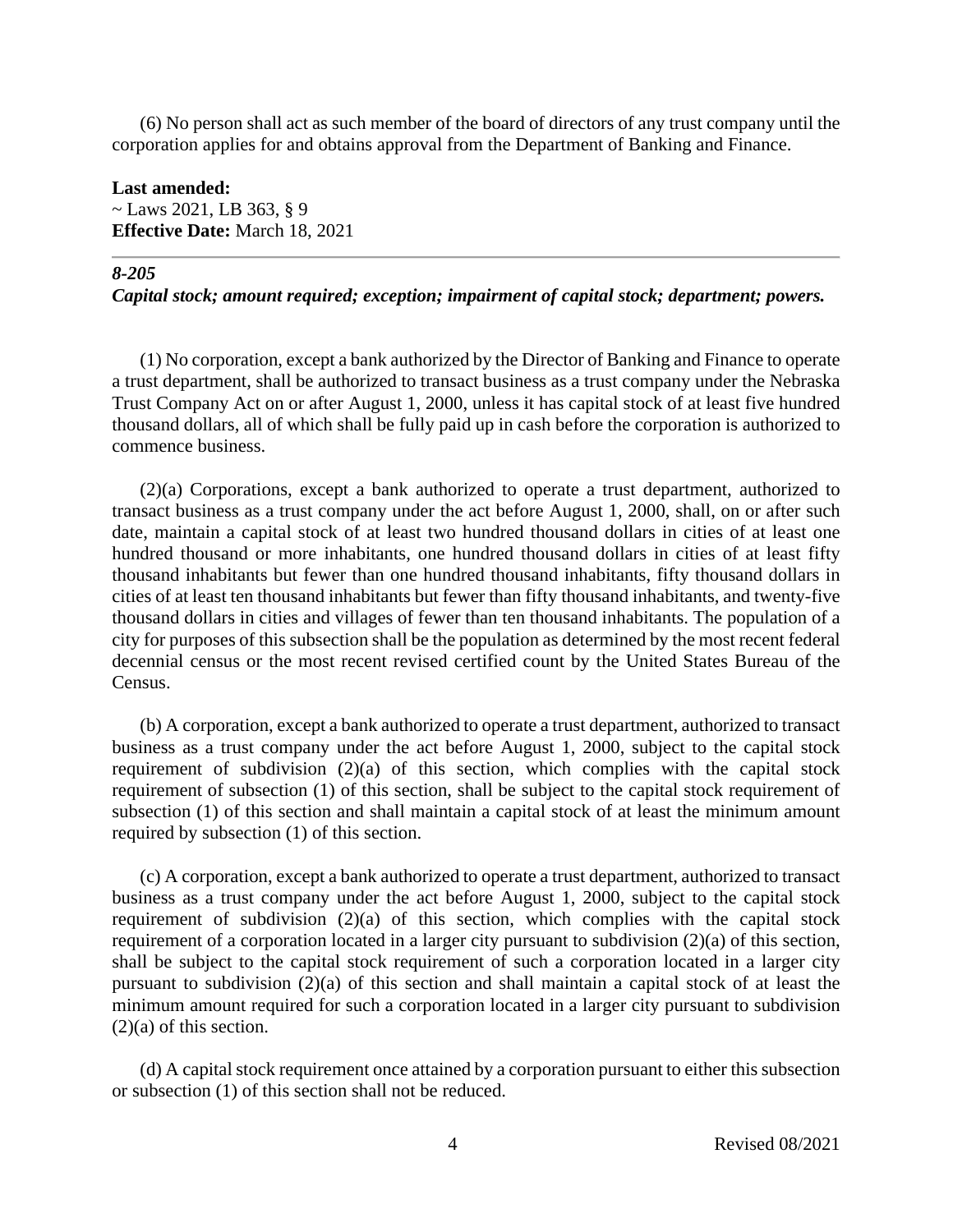(3) If at any time the department determines that the capital stock of a trust company is impaired, it may require the shareholders of the trust company to make up the capital stock impairment.

#### **Last amended:**

~ Cum. Supp. 2020

#### *8-205.01*

#### *Fidelity bond; requirements; director; powers and duties.*

Each trust company doing business under the Nebraska Trust Company Act shall obtain a fidelity bond, naming the trust company as obligee, in an amount to be fixed by the department. The bond shall be issued by an authorized insurer and shall be conditioned to protect and indemnify the trust company from loss of money or other personal property, including that for which the trust company is responsible, which it may sustain through or by reason of fraud, dishonesty, forgery, theft, embezzlement, wrongful abstraction, misapplication, misappropriation, or other dishonest or criminal act of or by any of its officers or employees. The bond may contain a deductible clause in an amount to be approved by the Director of Banking and Finance. An executed copy of the bond shall be filed with and approved by the director and shall remain a part of the records of the department. If the premium of the bond is not paid, the bond shall not be canceled or subject to cancellation unless at least ten days' advance notice, in writing, is filed with the department. No bond which is current with respect to premium payments shall be canceled or subject to cancellation unless at least forty-five days' advance notice, in writing, is filed with the department. The bond shall always be open to public inspection during the office hours of the department. In the event a bond is canceled, the department may take whatever action it deems appropriate in connection with the continued operation of the trust company involved.

#### **Last amended:**

 $\sim$  Reissue 2012

## *8-206 Specific powers.*

A trust company created under the Nebraska Trust Company Act shall have power:

(1) To receive trust funds for investment or in trust upon such terms and conditions as may be agreed upon and to purchase, hold, and lease fireproof and burglar-proof and other vaults and safes from which revenue may be derived;

(2) To accept and execute all such trusts as may be committed to it by any corporation, person, or persons, act as assignee, receiver, trustee, and depositor, and accept and execute all such trusts as may be committed or referred to it by order, judgment, or decree of any court of record;

(3) To take, accept, and hold by the order, judgment, or decree of any such court or by gift, grant, assignment, transfer, devise, or bequest any real or personal property in trust, to care for,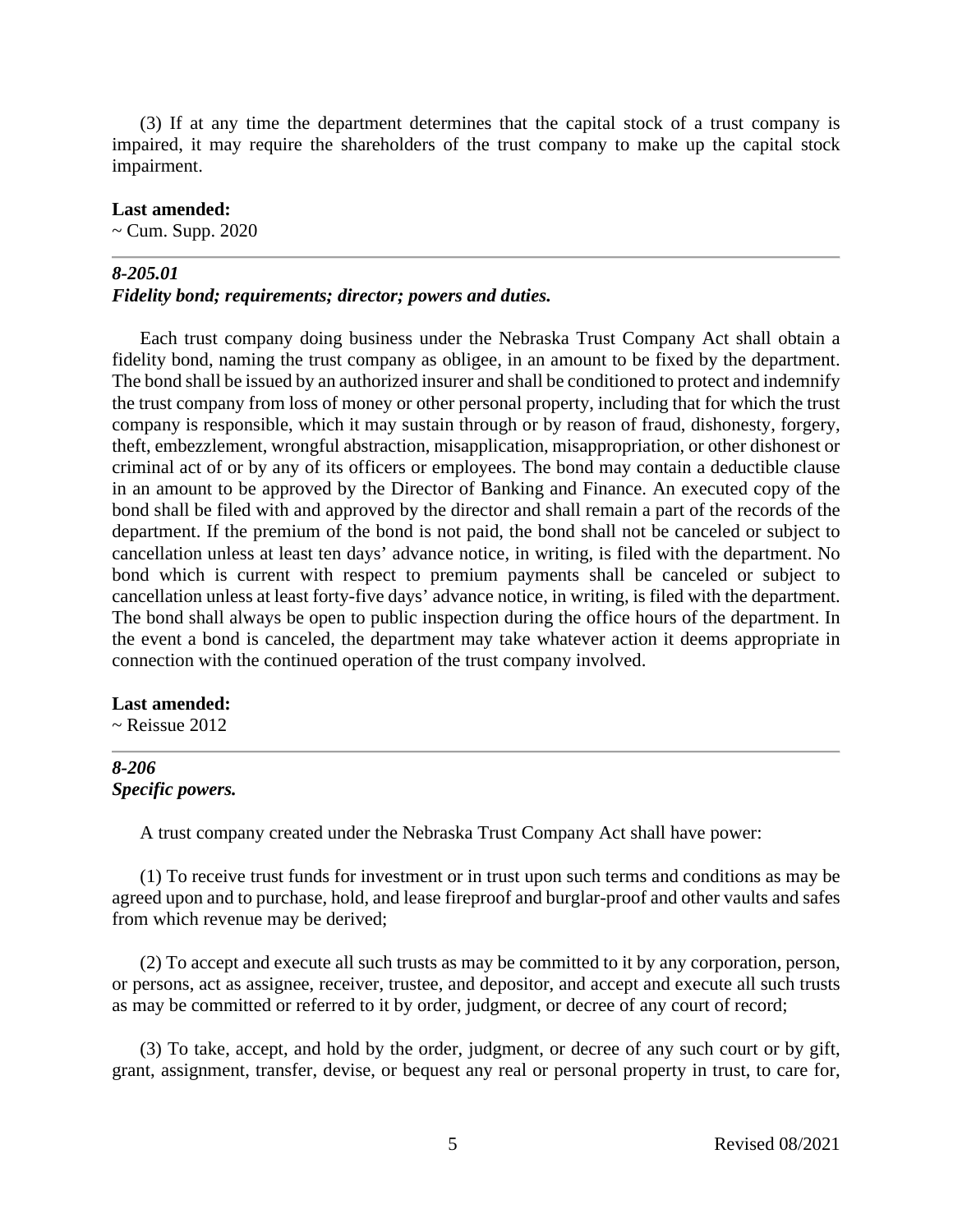manage, and convey the same in accordance with such trusts, and to execute and perform any and all such trusts;

(4) To act as attorney in fact for any person or corporation, public or private;

(5) To act either by itself or jointly with any natural person or persons or with any other trust company or state or national bank doing business in this state as administrator of the estate of any deceased person, as personal representative, or as conservator or guardian of the estate of any incapacitated person;

(6) To act as trustee for any person or of the estate of any deceased person under the appointment of any court of record having jurisdiction of the estate of such person;

(7) To act as agent or in an agency capacity for any person or entity, public or private;

(8) To loan money upon real estate and upon collateral security when the collateral would of itself be a legal investment for such corporation;

(9) To buy, hold, own, and sell securities issued or guaranteed by the United States Government or any authorized agency thereof, including any corporation or enterprise wholly owned directly or indirectly by the United States, or with the authority to borrow directly from the United States treasury, or securities secured by obligations of any of the foregoing, securities of any state or political subdivision thereof which possesses general powers of taxation, stock, warrants, bills of exchange, notes, mortgages, banker's acceptances, certificates of deposit in institutions whose accounts are insured by the Federal Deposit Insurance Corporation, securities issued pursuant to the Nebraska Business Development Corporation Act, and other investment securities, negotiable and nonnegotiable, except stock or other securities of any corporation organized under the Nebraska Trust Company Act;

(10) To purchase, own, or rent real estate needed in the conduct of the business and to erect thereon buildings deemed expedient and necessary, the cost of such real estate and buildings not to exceed one hundred percent of the paid-up capital stock, except as otherwise approved in writing by the director, and to purchase, own, and improve such other real estate as it may be required to bid in under foreclosure or in payment of other debts;

(11) To borrow money, to execute and issue its notes payable at a future date, and to pledge its real estate, mortgages, or other securities therefor. With the approval of the Director of Banking and Finance, any trust company may at any time, through action of its board of directors and without requiring any action of its stockholders, issue and sell its capital notes or debentures. Such capital notes or debentures shall be subordinate and subject to the claims of trustors and beneficiaries of estates and trusts and may be subordinated and subject to the claims of other creditors. The holders of such capital notes or debentures shall not be held individually responsible as such holders for any debts, contracts, or engagements of the trust company and shall not be held liable for assessments to restore impairments in the capital of the trust company as may be from time to time determined by the director; and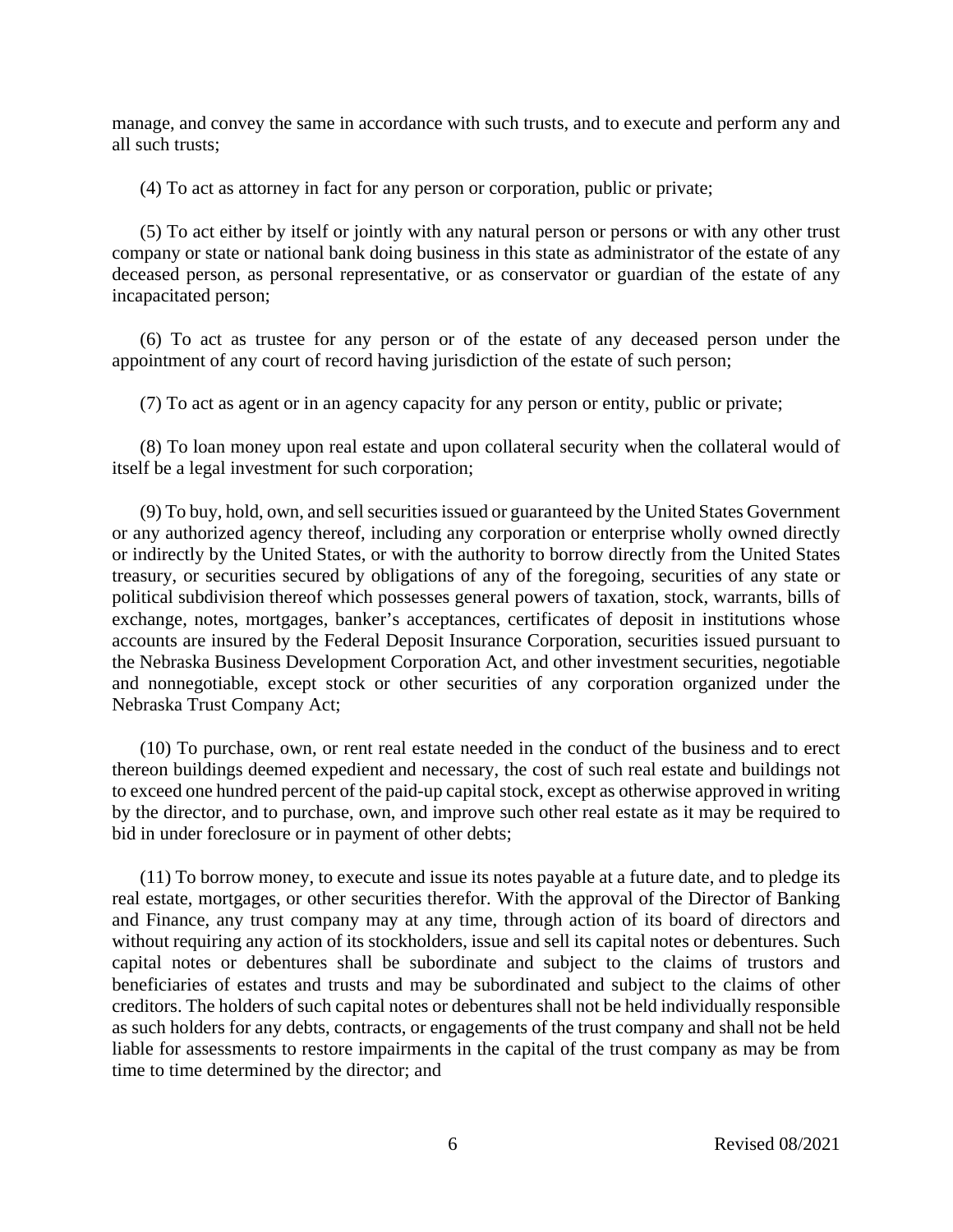(12) To perform all acts and exercise all powers connected with, belonging to or incident to, or necessary for the full and complete exercise and discharge of the rights, powers, and responsibilities granted in the Nebraska Trust Company Act, and all provisions of the act shall be liberally construed. None of the powers hereby granted shall extend to or be construed to authorize any such corporation to accept deposits or conduct the business of banking as defined in the Nebraska Banking Act.

#### **Last amended:**

 $\sim$  Cum. Supp. 2020

#### *8-207*

#### *Appointment as fiduciary, authorized; oath.*

Courts of this state may appoint a trust company receiver, assignee, trustee, guardian, conservator, personal representative, custodian, or special administrator. When a trust company is so appointed and an oath is required to be made, whether in order to qualify or for any other purpose, the president, vice president, secretary, or trust officer may, on behalf of the trust company, make and subscribe the required oath.

#### **Last amended:**

 $\sim$  Cum. Supp. 2020

# *8-207.01 Repealed.*  $\sim$  Reissue 2012

#### *8-208 Conveyances; execution.*

All conveyance of or other instruments affecting real estate owned or held in trust by a trust company shall be authorized, prior to or within ninety days after the conveyance or execution of an instrument affecting real estate owned or held in trust, by a resolution of the board of directors or a committee appointed by the board of directors and signed in the name of the trust company by its president or vice president.

#### **Last amended:**

 $\sim$  Reissue 2012

#### *8-209*

*Pledge of securities with Department of Banking and Finance; amount required.*

(1) Any corporation organized to do business as a trust company under the Nebraska Trust Company Act shall make a pledge with the Department of Banking and Finance of approved securities.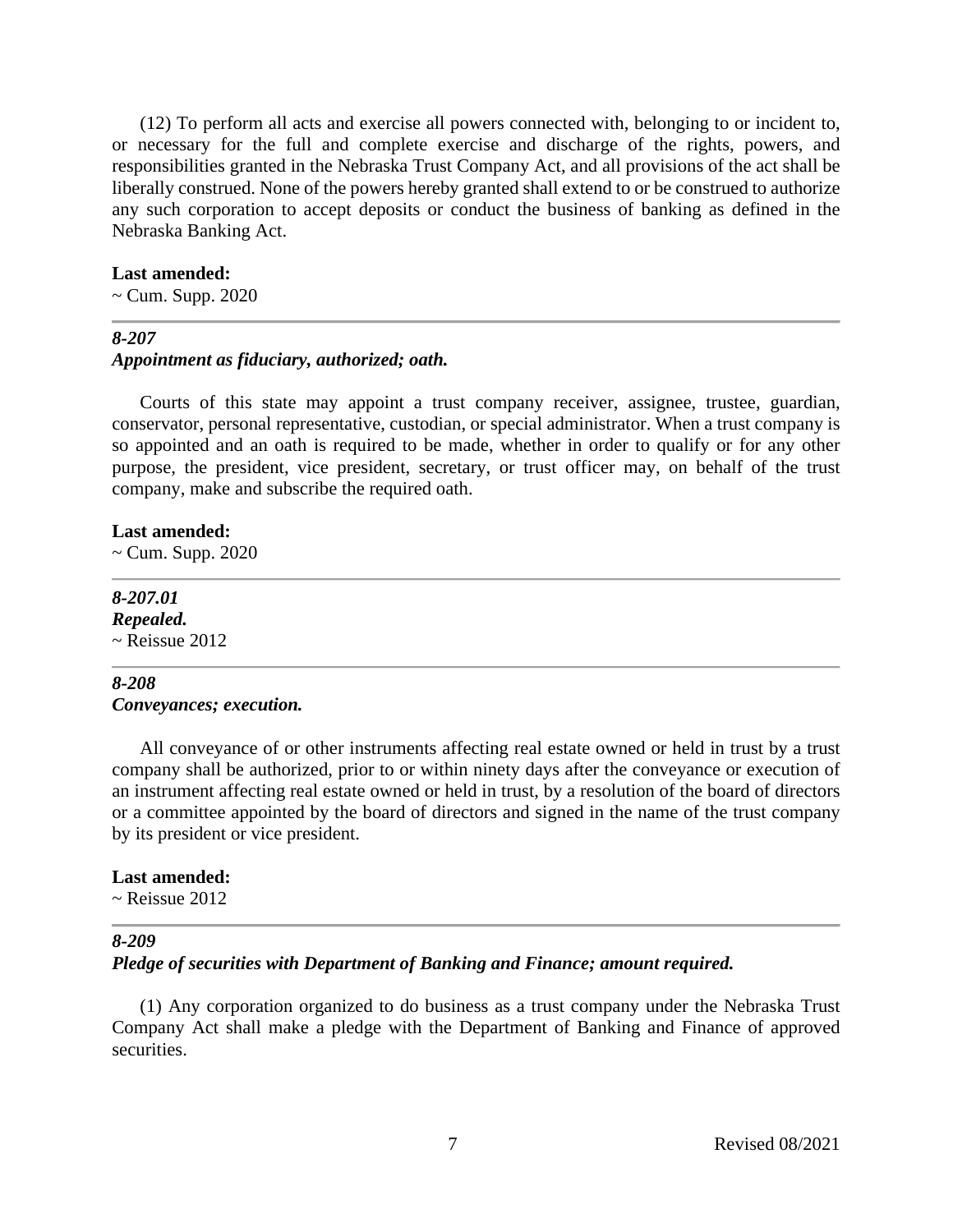(2) The amount of securities required to be pledged shall be based on the market value of trust assets held by the trust company as follows:

(a) Trust companies with trust assets with a market value of less than twenty-five million dollars shall pledge securities in the amount of one hundred thousand dollars in par value;

(b) Trust companies with trust assets with a market value of at least twenty-five million dollars but less than two hundred fifty million dollars shall pledge securities in the amount of two hundred thousand dollars in par value;

(c) Trust companies with trust assets with a market value of at least two hundred fifty million dollars but less than two billion five hundred million dollars shall pledge securities in the amount of three hundred thousand dollars in par value;

(d) Trust companies with trust assets with a market value of at least two billion five hundred million dollars but less than five billion dollars shall pledge securities in the amount of four hundred thousand dollars in par value; and

(e) Trust companies with trust assets with a market value of five billion dollars or more shall pledge securities in the amount of five hundred thousand dollars in par value.

(3) A trust company shall determine the market value of its trust assets at the end of each calendar year. If such valuation shows that the pledge of securities is less than is required by subsection (2) of this section, the trust company shall increase the amount of the securities pledged with the department within sixty days following the end of the calendar year.

(4) If at any time the market value of pledged assets is determined to have depreciated to less than ninety percent of par value or the trust company has trust funds deposited with itself or its supporting commercial bank in excess of those deposits referred to by section 8-212, the Director of Banking and Finance may require additional pledges in amounts deemed necessary to fully secure pledging requirements or excessive trust fund depository balances.

(5) Any national bank authorized by the Office of the Comptroller of the Currency or the Board of Governors of the Federal Reserve System to act in a fiduciary capacity in this state, any out-ofstate bank authorized by its home state regulator to act in a fiduciary capacity in this state, any federal savings association authorized by the Office of the Comptroller of the Currency to act in a fiduciary capacity in this state, any federally chartered trust company, any out-of-state trust company authorized under the Interstate Trust Company Office Act or otherwise doing business in this state, and any out-of-state entity acting in a fiduciary capacity in this state shall make similar pledges with the department, and all such deposits held by the department shall be considered as having been lawfully so pledged and subject to the Nebraska Trust Company Act.

#### **Last amended:**

 $\sim$  Cum. Supp. 2020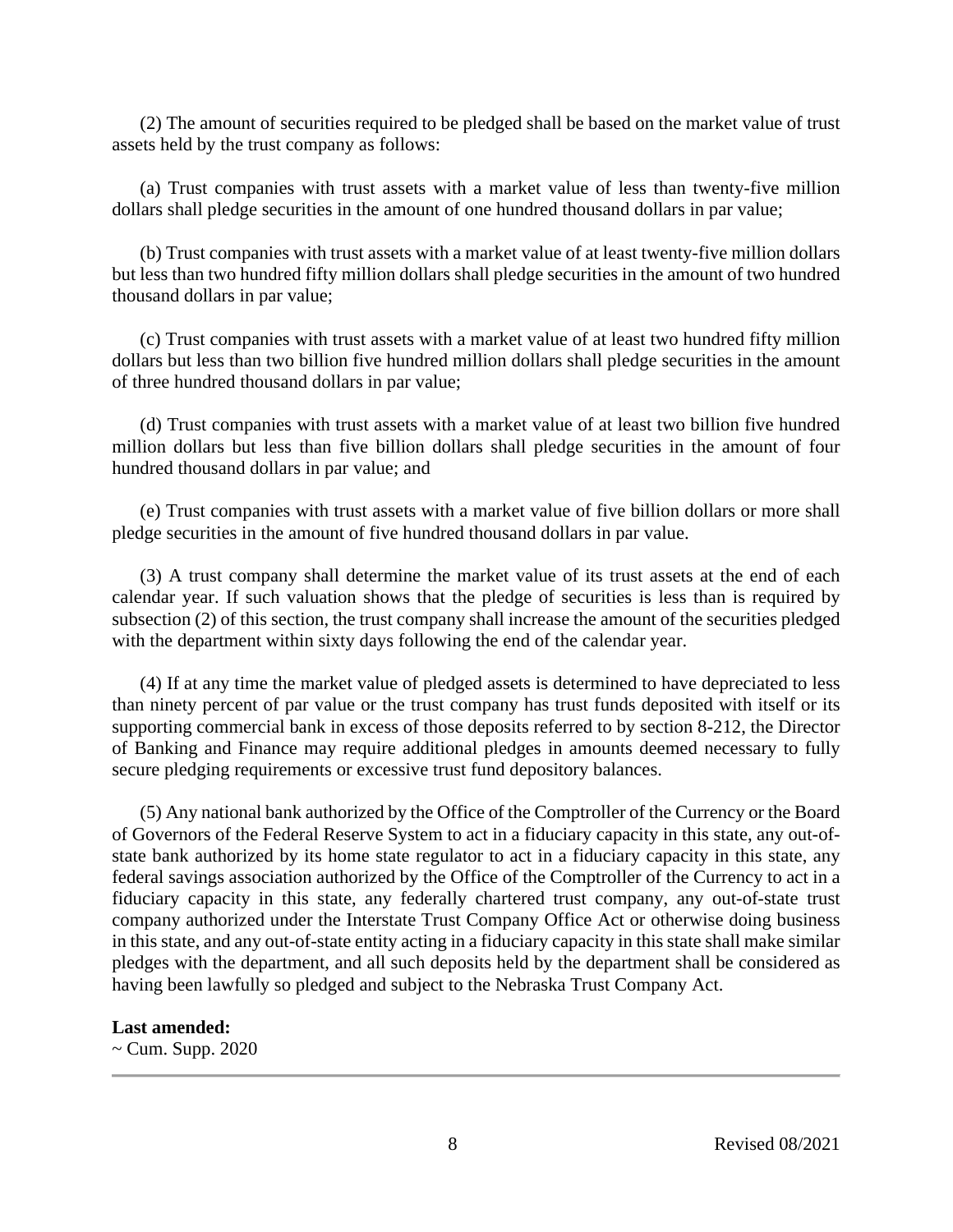# *8-210 Securities; kinds authorized; pledge with Department of Banking and Finance.*

Securities pledged pursuant to section 8-209 shall consist of any securities which constitute a legal investment for the trust company except for bills of exchange, notes, mortgages, banker's acceptances, or certificates of deposit. State, county, municipal, and corporate bond issues must be of investment quality and be rated in the three top categories of investment by at least one nationally recognized rating service, except that all issues of counties and municipalities of Nebraska shall be acceptable.

Such securities shall not be accepted for purpose of pledge at a rate above par value and if their market value is less than par value they shall not be accepted for such purpose above their actual market value. The safekeeping of such securities and all other expenses incidental to the pledging of such securities shall be at the expense of the trust company.

## **Last amended:**

 $\sim$  Reissue 2012

# *8-211*

# *Pledge of securities with Department of Banking and Finance; certificate of compliance; effect on obligation to furnish bond as fiduciary.*

The required pledges having been made, the Department of Banking and Finance shall issue a receipt and a certificate showing that the trust company has complied with the Nebraska Trust Company Act. Having thus qualified, the trust company may be permitted to act as assignee, receiver, trustee, either by appointment of court or under will, or depository of money in court without bond. Upon presentation of the certificate that the trust company has complied with the act and has made a pledge as provided in section 8-209, the court or other officer charged with the duty of making such appointment or of approving bonds may, in his or her discretion, make the appointment and permit the trust company to qualify without bond or require such bond as is required from natural persons.

**Last amended:**  $\sim$  Reissue 2012

# *8-212*

# *Pledged securities; primarily liable for trust or fiduciary obligations and losses.*

Securities pledged as provided in section 8-209 shall be primarily liable for the obligations of the trust company, state or national bank, federal savings association, federally chartered trust company, out-of-state trust company authorized under the Interstate Trust Company Office Act or otherwise doing business in this state, or an out-of-state entity acting in a fiduciary capacity in this state, incurred while acting in any fiduciary capacity, for depository of money in court, and for losses arising from trust funds deposited with failed financial institutions in excess of deposit insurance limits and shall not be liable for any other debt or obligation of the financial institution or out-of-state entity until all such trust liabilities have been discharged.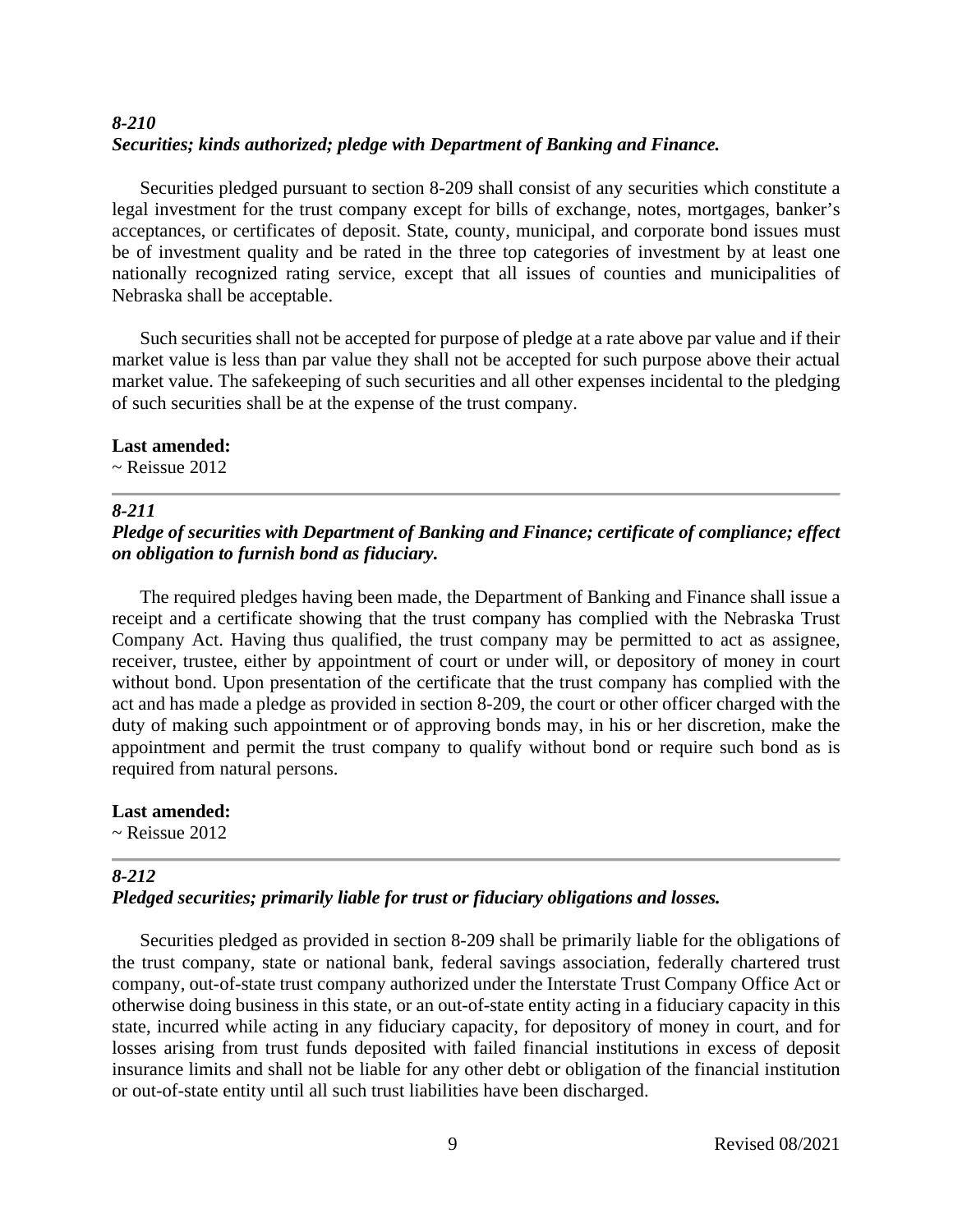#### **Last amended:**

 $\sim$  Reissue 2012

#### *8-213*

# *Pledged securities of insolvent trust companies or out-of-state entity acting in fiduciary capacity; transfer to fiduciary; conditions.*

In the case of national banks and federal savings associations doing business as trust companies, trust companies, federally chartered trust companies, out-of-state trust companies authorized under the Interstate Trust Company Office Act or otherwise doing business in this state, and out-of-state entities acting in a fiduciary capacity in this state, which upon insolvency are not liquidated by the Department of Banking and Finance, upon the appointment of a receiver, trustee in bankruptcy, or other liquidating agent, the department shall turn over to the receiver, trustee in bankruptcy, or other liquidating agent any securities pledged to it by the national bank, federal savings association, trust company, federally chartered trust company, out-of-state trust company authorized under the Interstate Trust Company Office Act or otherwise doing business in this state, or any out-of-state entity acting in a fiduciary capacity in this state, upon:

(1) The entry of an order by a court having jurisdiction over a receiver, trustee in bankruptcy, or other liquidating agent of the national bank, federal savings association, trust company, federally chartered trust company, out-of-state trust company authorized under the Interstate Trust Company Office Act or otherwise doing business in this state, or any out-of-state entity acting in a fiduciary capacity in this state, ordering the department to turn over to a receiver, trustee in bankruptcy, or other liquidating agent the securities pledged to the department; and

(2) The publication of a notice for three successive weeks in some legal newspaper published in the county or, if none is published in the county, in a legal newspaper of general circulation in the county in which the principal place of business of the national bank, federal savings association, trust company, federally chartered trust company, out-of-state trust company authorized under the Interstate Trust Company Office Act or otherwise doing business in this state, or any out-of-state entity acting in a fiduciary capacity in this state, is located that all claims for the trust liabilities must be filed with the receiver, trustee in bankruptcy, or other liquidating agent within thirty days. In the case of national banks the notice provided for in 12 U.S.C. 193, and in the case of trust companies liquidated in bankruptcy court, the notice provided for in 11 U.S.C. 342, shall be sufficient without further notice being given and shall be in lieu of the notice required in this subdivision. In the case of out-of-state trust companies authorized under the Interstate Trust Company Office Act or otherwise doing business in this state, or in the case of any out-of-state entity acting in a fiduciary capacity in this state, an additional notice shall be published in each county in Nebraska where the out-of-state trust company or out-of-state entity maintains an office, does business, or acts in a fiduciary capacity, or maintained an office, conducted business, or acted in a fiduciary capacity, within one year prior to the insolvency.

#### **Last amended:**

 $\sim$  Cum. Supp. 2020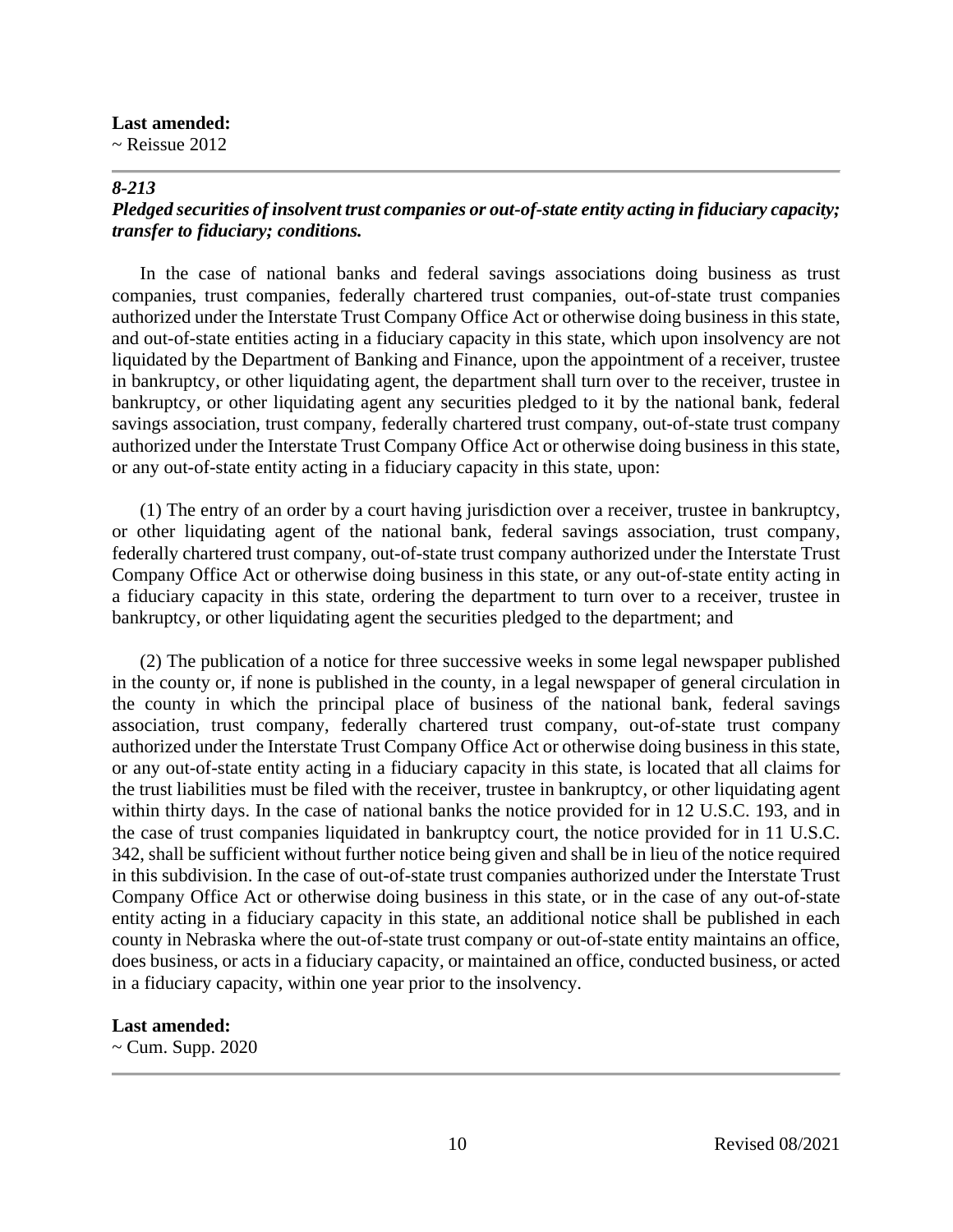# *8-214 Pledged securities; release upon surrender of fiduciary powers; conditions.*

Any national bank, federal savings association, federally chartered trust company, or out-ofstate trust company authorized under the Interstate Trust Company Office Act or otherwise doing business in this state, which has surrendered its right to exercise such fiduciary powers in this state may have its pledged securities released to it upon furnishing to the Department of Banking and Finance a certificate by its primary financial institution regulator that such financial institution is no longer authorized to exercise such powers and has been relieved, in accordance with the laws of this state, of all duties and obligations as assignee, receiver, or trustee, either by appointment of court or under will, and for depository of money in court. Any out-of-state entity acting in a fiduciary capacity in this state which has surrendered its right to exercise such fiduciary powers in this state may have its pledged securities released to it upon furnishing to the department such proof as the department may require to show that such out-of-state entity is no longer acting as a fiduciary in this state.

#### **Last amended:**

 $\sim$  Reissue 2012

#### *8-215*

## *Pledged securities; release upon liquidation; conditions.*

Any trust company, state or national bank or federal savings association with a trust department, federally chartered trust company, out-of-state trust company authorized under the Interstate Trust Company Office Act or otherwise doing business in this state, or out-of-state entity acting in a fiduciary capacity in this state, upon liquidating its business and affairs for reasons other than insolvency, may have its pledged securities released to it upon satisfying the Department of Banking and Finance that it has been lawfully relieved of all its duties and obligations as assignee, receiver, or trustee, either by appointment of court or under will, and for depository of money in court, after first having published notice three successive weeks in some legal newspaper published in the county or, if none is published in the county, in a legal newspaper of general circulation in the county in which the principal place of business of the trust company, trust department of a state or national bank or federal savings association, or federally chartered trust company is located that all claims against such securities, whether absolute or contingent, must be filed with the department by a day certain, not less than thirty days after the last publication of such notice. In the case of an out-of-state trust company authorized under the Interstate Trust Company Office Act or otherwise doing business in this state, or in the case of any out-of-state entity acting in a fiduciary capacity in this state, the notice shall be published in each county in Nebraska where the out-of-state trust company or out-of-state entity maintains an office, does business, or acts in a fiduciary capacity, or maintained an office, conducted business, or acted in a fiduciary capacity, within one year prior to the liquidation of its affairs.

#### **Last amended:**

 $\sim$  Reissue 2012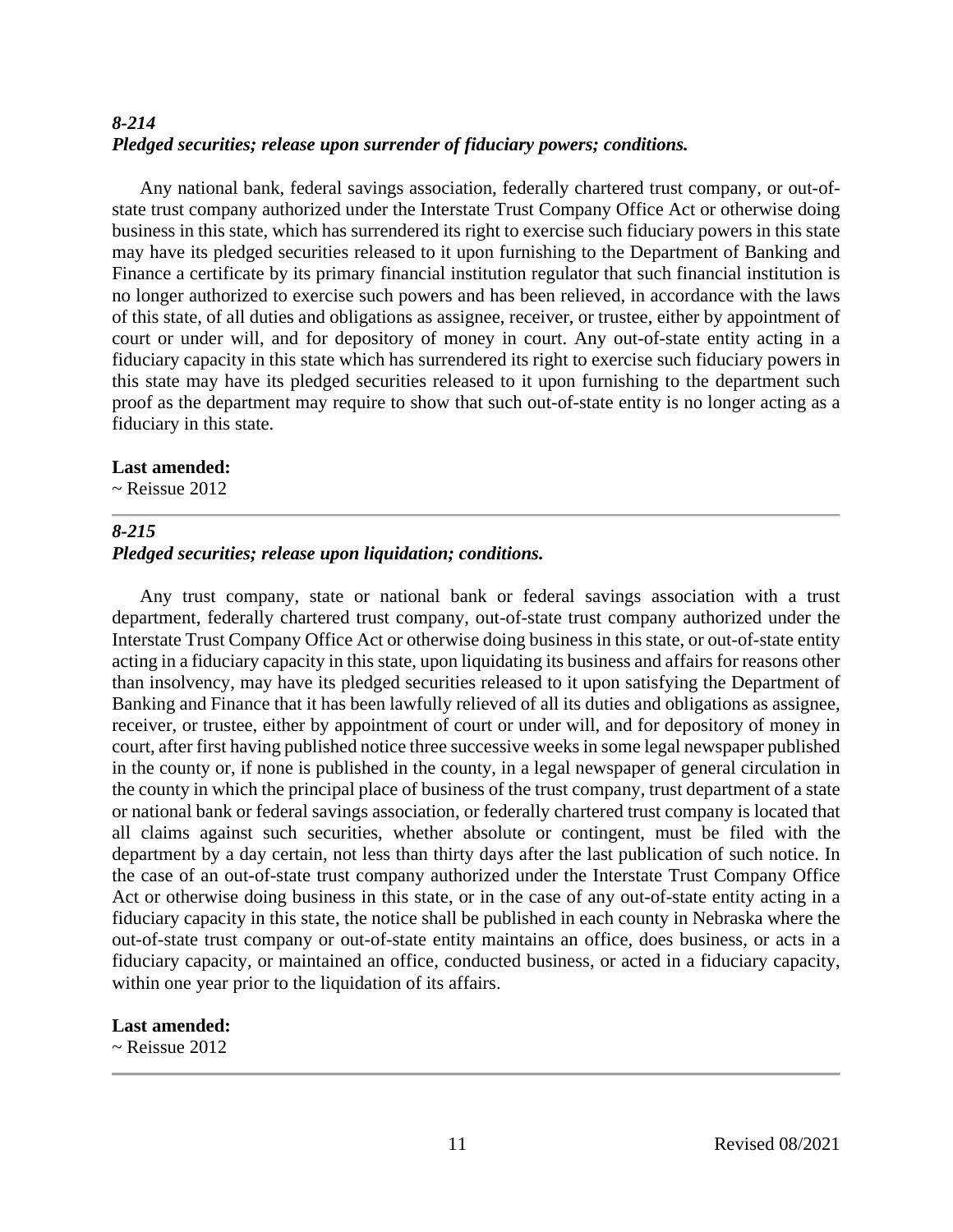# *8-216 Pledged securities; interest; company's right to collect.*

The trust company may collect and retain the interest of all securities pledged as provided in section 8-209.

## **Last amended:**

 $\sim$  Reissue 2012

# *8-217 Pledged securities; substitute; when required***.**

If the interest on any security pledged as provided in section 8-209 remains unpaid for thirty days after maturity, the trust company shall substitute other securities therefor.

## **Last amended:**

 $\sim$  Reissue 2012

# *8-218 Examination; powers and duties of Department of Banking and Finance.*

The Department of Banking and Finance or any duly appointed examiner authorized by it may make a full examination into all the books, papers, and affairs of any trust company doing business under the Nebraska Trust Company Act as often as deemed necessary. In so doing, the department shall have power to administer oaths and affirmations and to examine on oath or affirmation the officers, agents, and clerks of the trust company, touching the matter which they may be authorized to inquire into and examine, and to summon and by subpoena compel the attendance of any person or persons in this state to testify under oath in relation to the affairs of the trust company. In lieu of any examination authorized by the laws of this state, the Director of Banking and Finance may accept, in his or her discretion, a report of an examination made of a trust company by the Federal Deposit Insurance Corporation, the Federal Reserve Bank, or the Office of the Comptroller of the Currency or he or she may examine any such trust company jointly with any such federal agency.

# **Last amended:**

~ Cum. Supp. 2020

# *8-218.01*

# *Inactive company; charter revoked; when; release of assets.*

Any trust company which fails to exercise trust powers for three years or which voluntarily surrenders duties associated with fiduciary accounts so that no activity is reported for a period of three years, as determined by the consecutive annual reports submitted to the Department of Banking and Finance, shall be deemed inactive. Trust charters determined to be inactive as described in this section shall be revoked and the pledged assets released in accordance with section 8-215.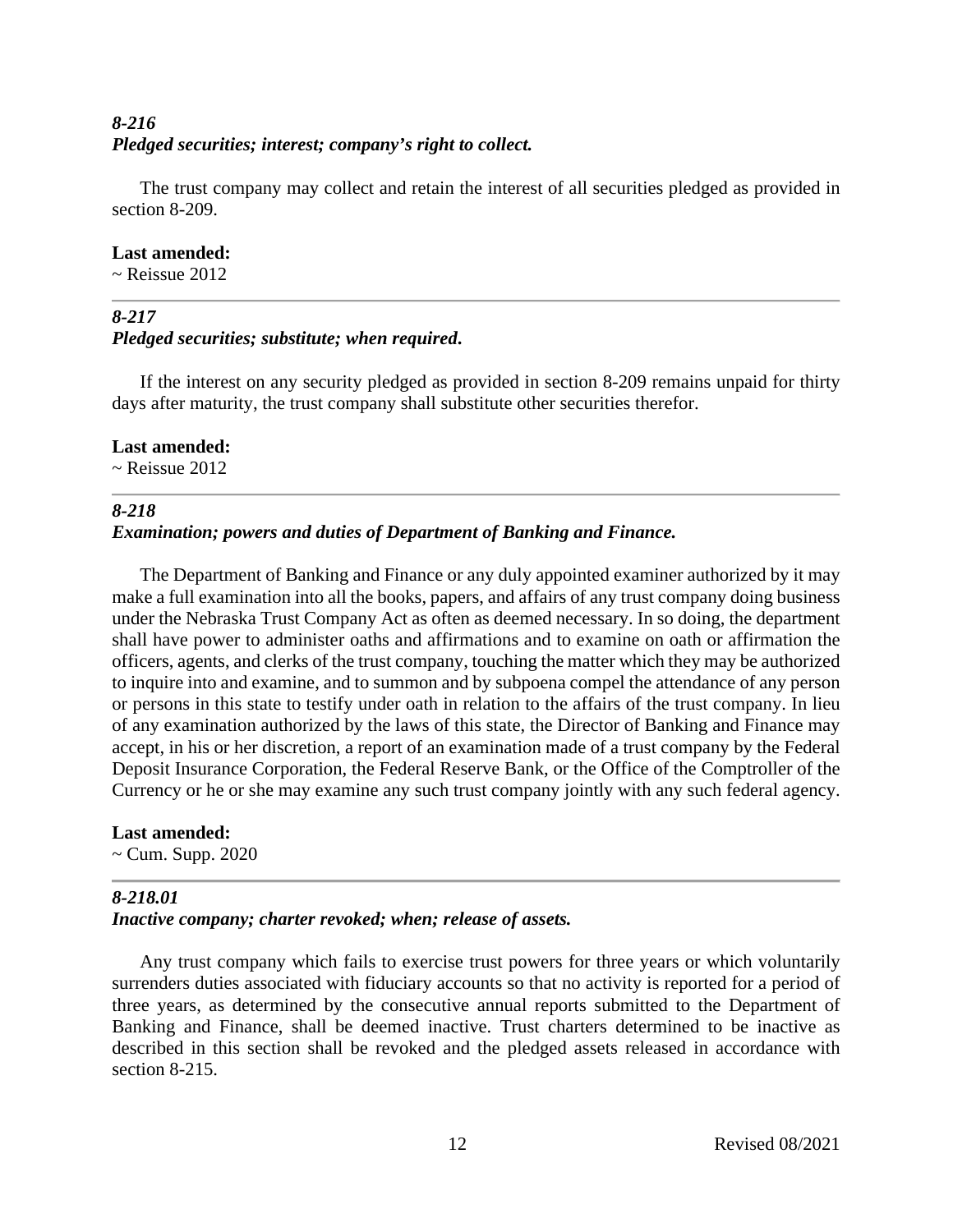#### **Last amended:**

 $\sim$  Reissue 2012

#### *8-219*

# *Liquidation; reorganization; adjudication of insolvency; grounds; powers and duties of Department of Banking and Finance.*

Whenever (1) it appears to the Department of Banking and Finance from any examination or report provided for by the Nebraska Trust Company Act that the capital stock of any trust company transacting business under the act is impaired, or that the trust company is conducting its business in an unsafe or unauthorized manner, or that the trust company is endangering the interest of the beneficiaries for whom it holds property in trust, (2) the officers or employees of the trust company refuse to submit its books, papers, and affairs to the inspection of any examiner, (3) any officer thereof refuses to be examined upon oath touching the affairs of the trust company, or (4) from any examination or report provided for by law, the department has reason to conclude that the trust company is in an unsafe or unsound condition to transact the business for which it is organized or that it is unsafe and inexpedient for it to continue its business, the department shall take charge of the trust company and proceed to reorganize or to liquidate the trust company in the manner provided for the liquidation of insolvent banks. If the trust company neglects or refuses to observe any lawful order of the department, then the department may cause a suit to be brought in the name of the State of Nebraska upon the relation of the Department of Banking and Finance against the trust company in the district court of the county in which the trust company is chartered for the purpose of having the trust company adjudged insolvent and its business wound up.

#### **Last amended:**

 $\sim$  Reissue 2012

# *8-220*

#### *Liquidation; adjudication of insolvency; procedure; powers of district court; liens dissolved.*

The suit referred to in section 8-219 shall be conducted as a civil action under the laws of Nebraska. If in the suit the court finds that the trust company is insolvent, it shall enter a judgment of insolvency and order that the business of the trust company shall be wound up. The court or any judge thereof may, after notice to the trust company, enjoin the trust company from continuing to transact business pending the hearing and entry of a judgment in the case. If the court finds and adjudges that the trust company is insolvent, the Department of Banking and Finance shall thereupon become the liquidating agent to wind up the business of the trust company, and the department shall be vested with the title to all of the assets and the property of the trust company wherever such property may be situated and whatever the kind and character of the assets and property may be, as of the date of the filing of the petition in court. Any attachment lien against the property of the trust company, acquired within sixty days next preceding the filing of the suit, shall be thereby released and dissolved.

#### **Last amended:**

~ Reissue 2012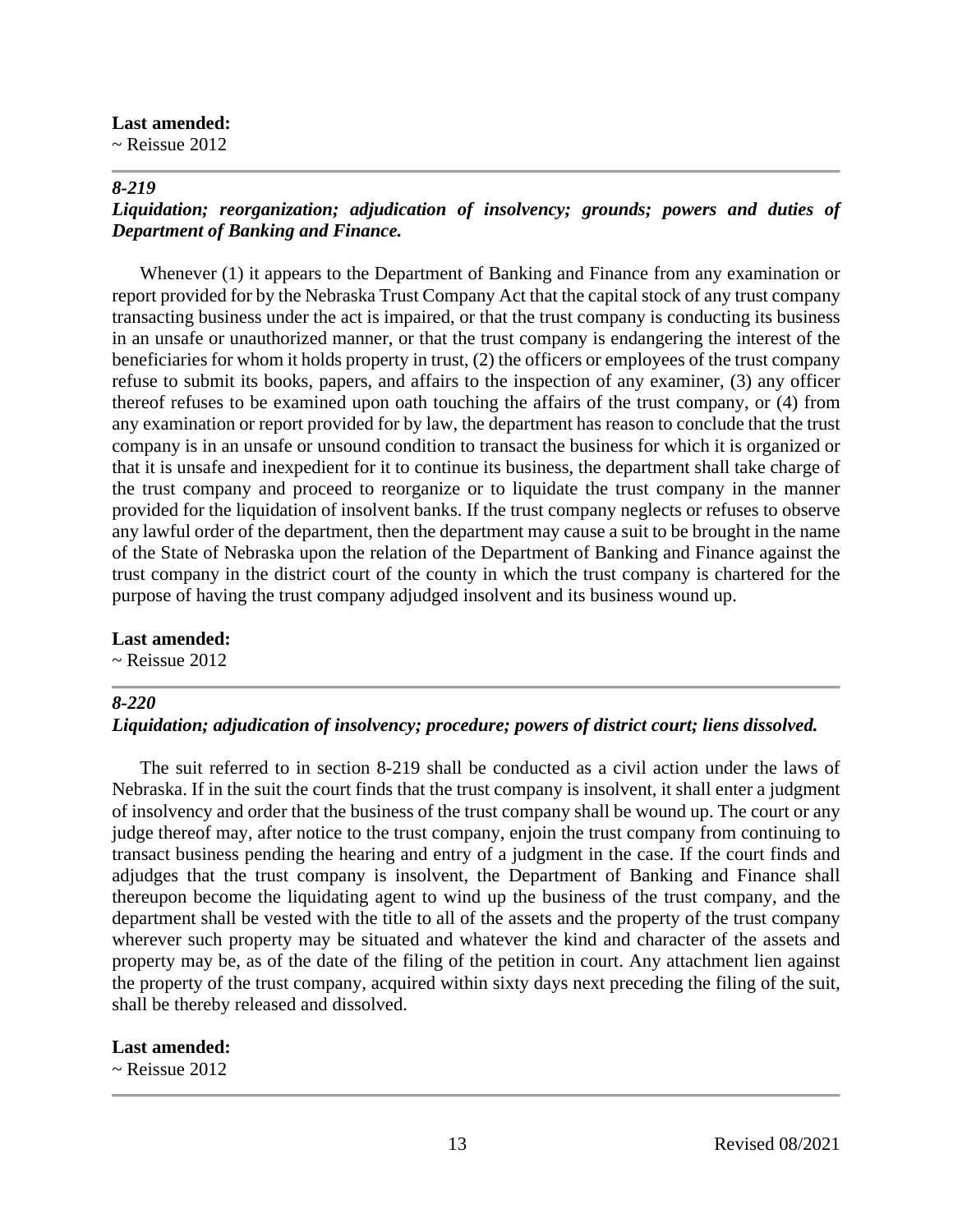# *8-221 Liquidation; insolvency; injunction to prevent transaction of business.*

If the judge of the district court of the county where the suit is filed is absent therefrom, any judge of the Court of Appeals or Supreme Court may grant the injunction as provided in section 8-220 with the same force and effect as if it had been granted by the district judge. All the proceedings for the conduct of the suit and an entry of judgment shall be conducted in the district court of the county where the trust company was chartered. If the trust company is adjudged insolvent, its affairs shall be wound up by the Department of Banking and Finance under and subject to the order of the district court in the manner provided in the case of insolvent banks.

## **Last amended:**

 $\sim$  Reissue 2012

## *8-222 Maximum liability.*

The maximum liability which may be incurred by any trust company organized under the Nebraska Trust Company Act, exclusive of money or properties held in trust and exclusive of money borrowed for investment and actually invested in real estate mortgages and other securities in which trust companies are authorized to invest under the act, shall not exceed one hundred percent of the paid-up capital stock.

## **Last amended:**

 $\sim$  Reissue 2012

# *8-223*

# *Statements required; when; annual report, defined; penalty.*

(1) The trust company shall file with the Department of Banking and Finance during the months of January and July of each year a statement under oath of the condition of the trust company on the last business day of the preceding December and June in the manner and form required by the department. For purposes of the Nebraska Trust Company Act, the trust company's annual report shall be deemed to be the report filed with the Department of Banking and Finance during the month of January.

(2) Any trust company that fails, neglects, or refuses to make or furnish any report or any published statement required by the Nebraska Trust Company Act shall pay to the department fifty dollars for each day such failure continues, unless the department extends the time for filing such report.

(3) The filing requirements of this section shall not apply to the trust department of a bank if the report of condition of the trust department is included in the reports of the bank required by the Nebraska Banking Act.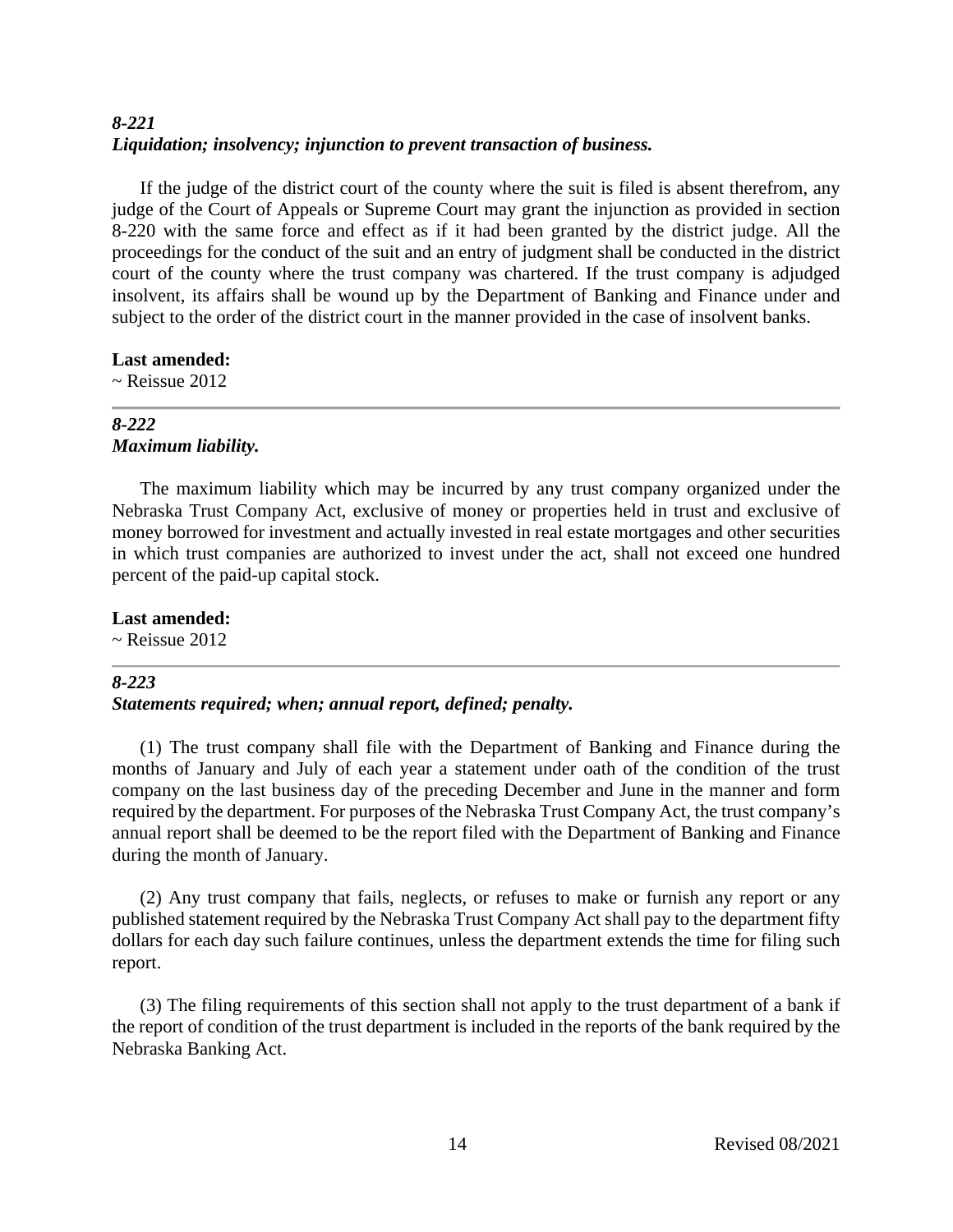#### **Last amended:**

 $\sim$  Reissue 2012

# *8-224 Reports; form; publication; trust company; disclosure statement.*

(1) The reports required by section 8-223 shall be verified by one of the managing officers, and a summary of the annual report, in a form prescribed by the Department of Banking and Finance, shall, within thirty days after the filing of the statement with the department, be published in a newspaper of general circulation in the county where the trust company is chartered.

(2) The publication required by this section shall not apply to any trust company that makes an annual disclosure statement available to any member of the general public upon request in accordance with the following provisions:

(a) The annual disclosure statement shall be in a form prescribed by the department;

(b) In the lobby of its main office, in every branch trust office, and in every representative trust office, the trust company shall at all times display a notice that the annual disclosure statement may be obtained from the trust company;

(c) If the trust company maintains an Internet web site, the home page of the web site shall at all times contain a notice that the annual disclosure statement may be obtained from the trust company;

(d) The notice described in subdivisions (b) and (c) of this subsection shall include, at a minimum, an address and telephone number to which requests for an annual disclosure statement may be made;

(e) The first requested copy of the annual disclosure statement shall be provided to a requester free of charge; and

(f) A trust company shall make its annual disclosure statement available to the public beginning not later than the following March 31 or, if the trust company mails an annual disclosure statement to its shareholders, beginning not later than five days after the mailing of the disclosure statement, whichever occurs first. A trust company shall make its annual disclosure statement available continuously until (i) the annual disclosure statement for the succeeding year becomes available or (ii) a summary of its annual report is published for the succeeding year in accordance with this section.

(3) The publication required by this section shall not apply to reports of the trust department of a bank if the report of condition of the trust department is included in the reports of the bank required by the Nebraska Banking Act.

# **Last amended:**

 $\sim$  Reissue 2012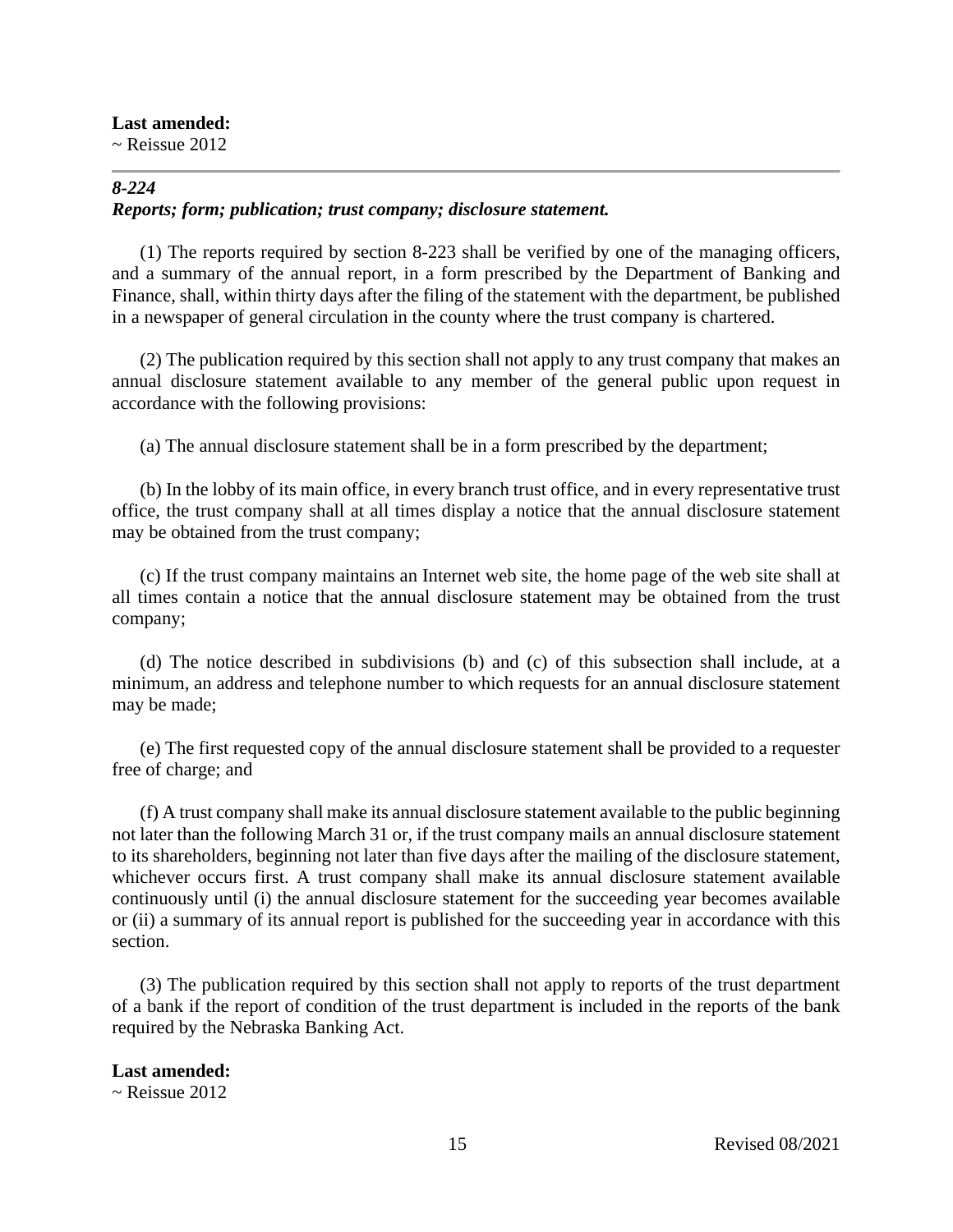# *8-224.01 Prohibited acts; violation; penalties; applicability.*

(1) No charge shall be allowed against an estate or trust for legal services performed by an attorney who is a salaried employee of the trust company or when a portion of the charge for legal service is retained by the trust company. Any officer or employee of the trust company causing or consenting to such division of fee for legal service shall be guilty of a Class I misdemeanor. No investments of an estate or trust shall be made in the capital stock or securities of the trust company, in the stock or securities of its affiliated companies, or in obligations, either direct or indirect, of any director, officer, or employee of the trust company. The trust company shall not substitute any of the assets of an estate or trust under its control for securities of the trust company. A trust company may administer, in a fiduciary capacity, an estate or trust which contains such capital stock, securities, or obligations as part of its assets if such assets are received in kind from the grantor of the estate or trust and retention of such capital stock, securities, or obligations is properly authorized by the terms of the governing document. Any officer or employee of the trust company making such an investment or consenting to such an investment or causing such substitution or consenting to such substitution shall be guilty of a Class III felony.

(2) No loan of the assets of the trust company shall be made to any officer or director of such corporation. No trust company shall cause or allow funds of any account entrusted to the trust company to be loaned, directly or indirectly, to any director, officer, or employee of the trust company except when the director, officer, or employee has a specific beneficial interest in the account and such loans are allowed in governing account documents and are not prohibited by other state or federal law. Any director, officer, or employee of the trust company causing, consenting to, or receiving funds from a loan made in violation of this section shall be guilty of a Class III felony.

- (3) This section shall not apply to:
- (a) Investments authorized in section 30-3205; or

(b) Investments for which the will or trust states that the stock of the trust company or securities of a company or companies affiliated with the trust company may be acquired for the estate or trust.

# **Last amended:**

 $\sim$  Cum. Supp. 2020

# *8-225*

# *False statement or book entry; destruction or secretion of records; penalty.*

Any person who swears to any of the statements required by the Nebraska Trust Company Act, knowing them to be false, who subscribes to, makes, or causes to be made any false statement or false entry in the books of any trust company transacting a business under the act, who subscribes to or exhibits false papers or fails to make true and correct entry in the books and records of the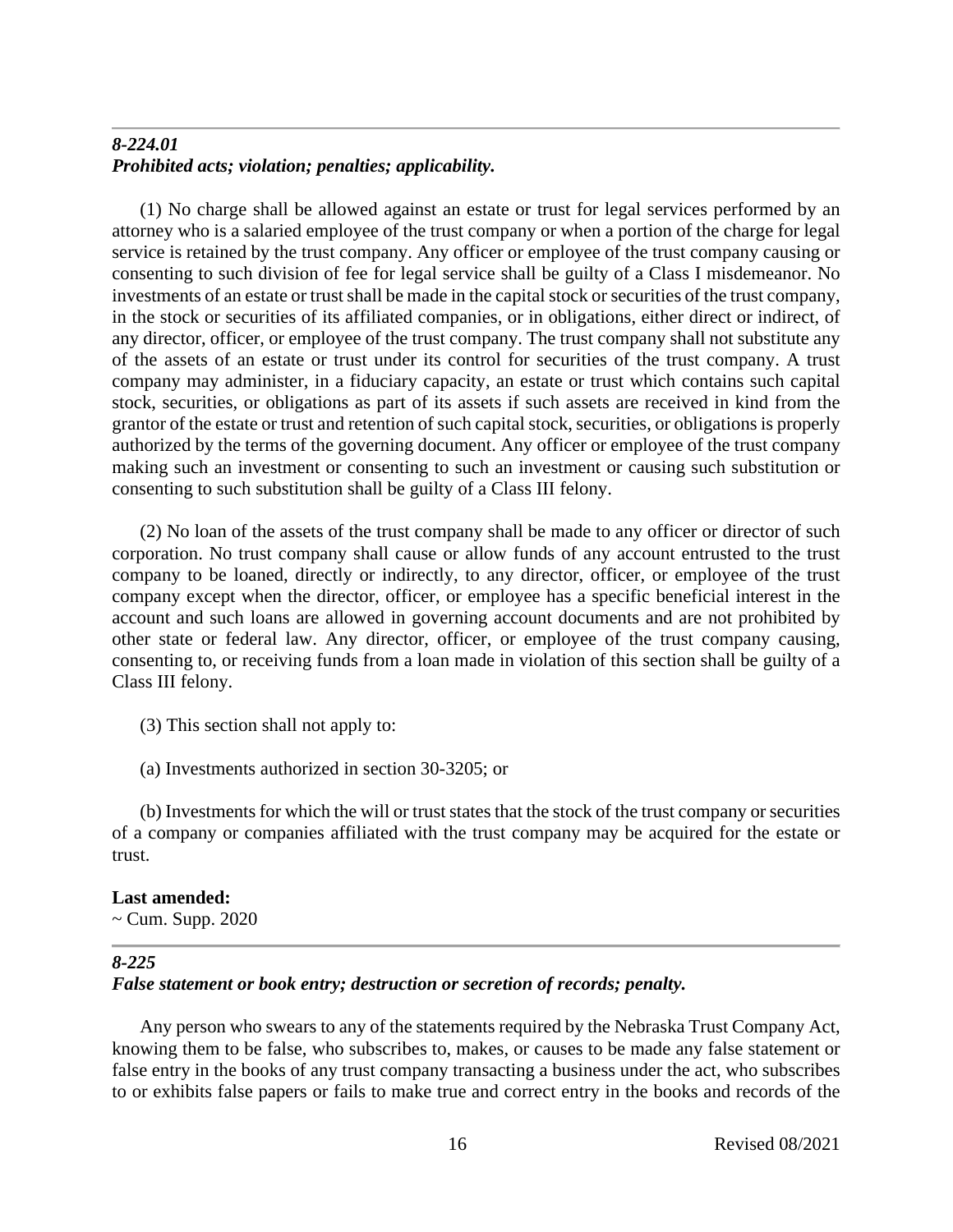trust company of its business and transactions in the manner and form prescribed by the Department of Banking and Finance, who mutilates, alters, destroys, secretes, or removes any of the books or records of the trust company without the written consent of the Director of Banking and Finance, or who makes, states, or publishes any false statement of the amount of the assets or liabilities of the trust company shall be guilty of a Class IV felony.

#### **Last amended:**

 $\sim$  Reissue 2012

# *8-226 Trust terms; use restricted; penalty.*

(1) No individual, firm, corporation, or association doing business directly or indirectly in the State of Nebraska shall use the words trust, trust company, trust association, or trust fund as any part of its title except:

(a) A trust company as defined in section 8-230;

(b) A trust company chartered and supervised under the laws of the United States or any other state;

(c) A bank or savings association chartered and supervised under the laws of the United States or any other state, if such bank or savings association has been further chartered to conduct a trust company business;

(d) A limited partnership to the extent authorized by subdivision (5) of section 67-234;

(e) An entity required by any other law to use such words; or

(f) Except as provided in subsection (2) of this section.

(2) Notwithstanding the provisions of subsection (1) of this section:

(a) An organization described in section  $501(c)(3)$  of the Internal Revenue Code and exempt from taxation under section 501(a) of the code may use the words trust or trust fund;

(b) A trust created by a testamentary or fiduciary document may use the word trust; and

(c) An account in a financial institution established by or on behalf of trusts referenced in subdivision (b) of this subsection may use the words trust or trust fund.

(3) A violation of this section is a Class V misdemeanor.

#### **Last amended:**  $\sim$  Reissue 2012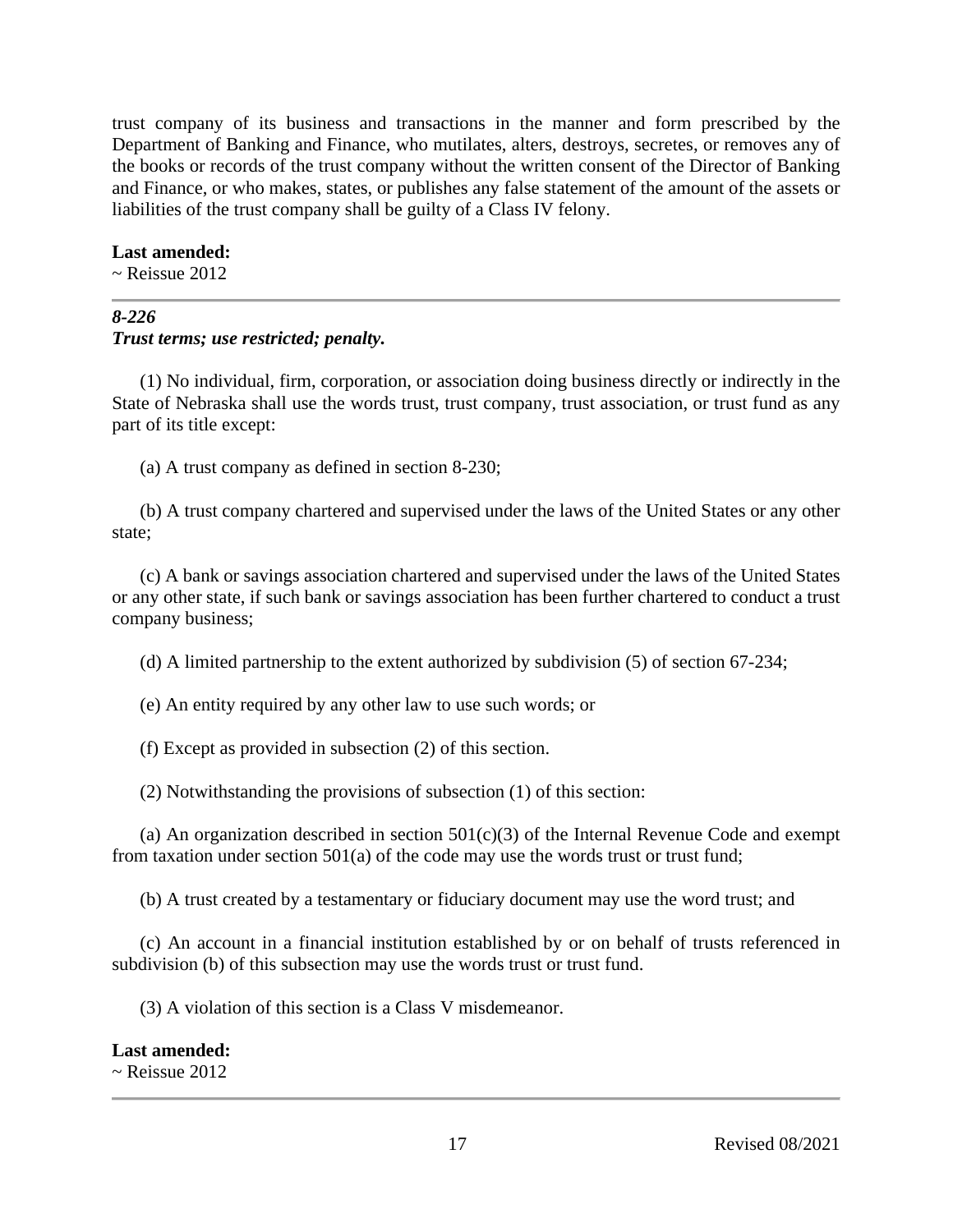# *8-227 State trust company; merger or consolidation with national banking association; procedure.*

Any state trust company, with the approval of the Department of Banking and Finance, may, upon a vote of the holders of at least two-thirds of its capital stock, merge or consolidate with a national banking association, as provided by federal law, by causing a certificate to be filed with the Department of Banking and Finance setting forth the resolution of the stockholders of the state trust company and that the resolution has been duly adopted by the holders of at least two-thirds of the capital stock of the trust company.

#### **Last amended:**

 $\sim$  Reissue 2012

#### *8-228*

# *State trust company; merger or consolidation with a national bank; effect.*

When a state trust company has merged or consolidated with a national bank, the resulting national bank and trust company shall be considered the same business and corporate entity as the former national bank and the former trust company and as a continuation thereof and the ownership and title to all properties, assets, obligations, and liabilities of the merging or consolidating trust company shall automatically pass to and become the properties, assets, obligations, and liabilities of the resulting national bank and trust company and shall be deemed to be transferred to and vested in the resulting national bank and trust company without any deed or other transfer. The resulting national bank and trust company, by virtue of such consolidation or merger and without any order or other action on the part of any court or otherwise, shall hold and enjoy the same and all rights of property, franchises, and interests, including appointments, designations, and nominations and all other rights and interests as trustee, personal representative, administrator, registrar of stocks and bonds, guardian of estates, assignee, receiver, and in every other fiduciary capacity, in the same manner and to the same extent as such rights, franchises, and interests were held or enjoyed by any such merging or consolidating trust company at the time of such merger or consolidation. Upon the merger or consolidation, the state charter of the merging or consolidating state trust company shall automatically terminate and the charter shall be returned to the Department of Banking and Finance. Securities pledged to the department in accordance with section 8-209 shall be transferred to the name of the resulting national bank and trust company.

#### **Last amended:**

 $\sim$  Reissue 2012

#### *8-229*

# *State trust company; merger or consolidation with a national bank; redemption of stock; when; value, how determined.*

When the merger or consolidation becomes effective, the owner of shares of a state trust company which were voted against a merger or consolidation with a national bank shall be entitled to receive the value of the stock in cash from the assets of the state trust company when the merger or consolidation becomes effective, upon written demand made to the resulting national bank and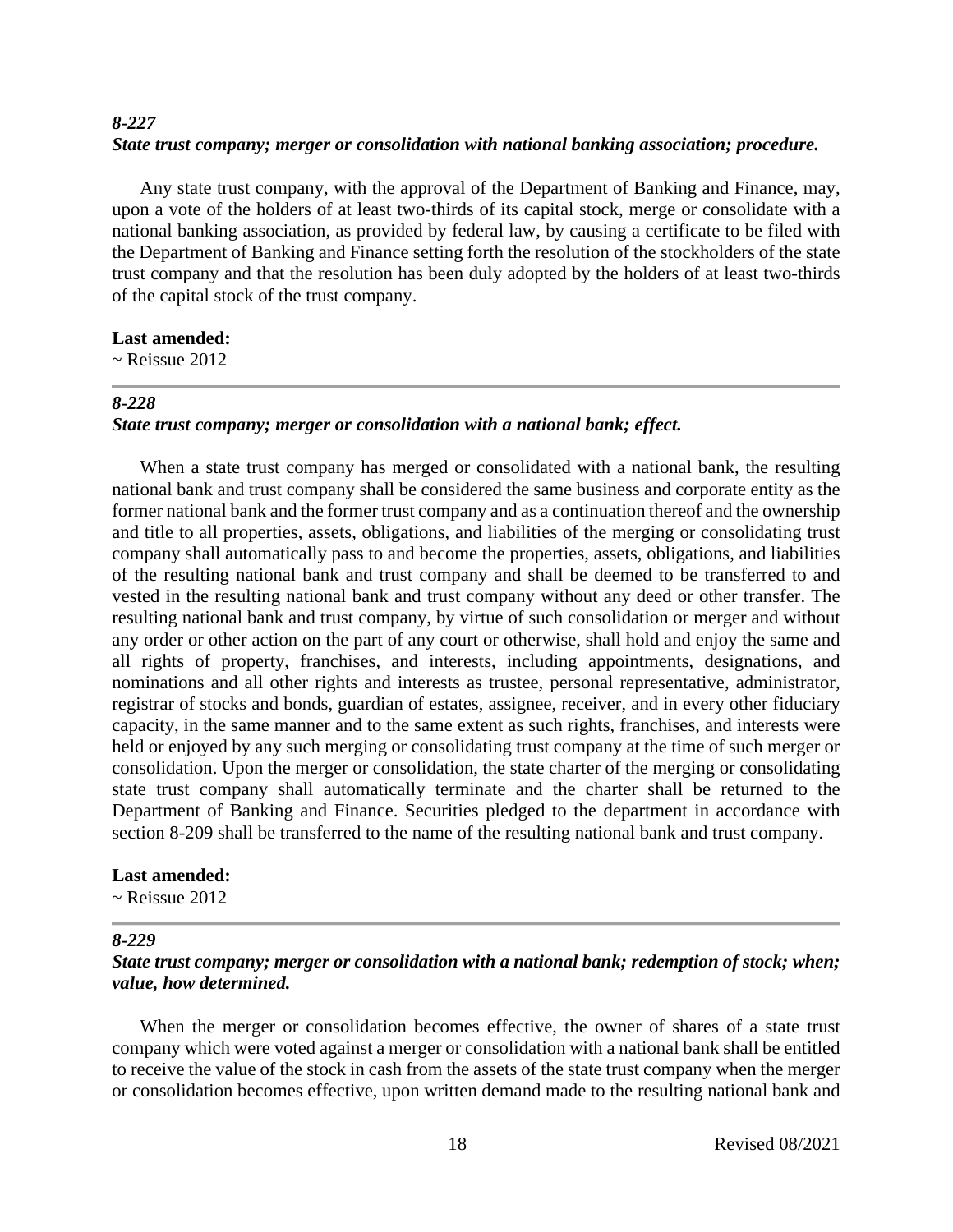trust company at any time within thirty days after the effective date of the merger or consolidation, accompanied by the surrender of the stock certificates. The value of the shares shall be determined as of the date of the shareholders' meeting approving the merger or consolidation, by three appraisers, one to be selected by the owners of two-thirds of the shares voting against the merger or consolidation, one by the board of directors of the resulting national bank and trust company, and the third by the two so chosen. If the appraisal is not completed within sixty days after the merger or consolidation becomes effective, the Department of Banking and Finance may cause an appraisal to be made and the resulting appraisal shall then govern. The expenses of the appraisal caused to be made by the department shall be paid by the resulting national bank and trust company.

#### **Last amended:**

 $\sim$  Reissue 2012

## *8-229.01*

# *State trust company; merger or consolidation with state bank; procedure.*

Any state trust company, with the approval of the Department of Banking and Finance, may, upon a vote of the holders of at least two-thirds of its capital stock, merge or consolidate with any state bank which has obtained powers to conduct a trust business pursuant to the Nebraska Trust Company Act. The merging trust company must file with the department a certificate of the stockholders of the trust company that the resolution to merge or consolidate has been duly adopted by the holders of at least two-thirds of the capital stock of the trust company.

#### **Last amended:**

 $\sim$  Reissue 2012

## *8-229.02 State trust company; merger or consolidation with a state bank; effect.*

# When a state trust company has merged or consolidated with a state bank, the resulting state bank and trust company shall be considered the same business and corporate entity as the former state bank and the former trust company and as a continuation thereof. The ownership and title to all properties, assets, obligations, and liabilities of the merging or consolidating trust company

shall automatically pass to and become the properties, assets, obligations, and liabilities of the resulting state bank and trust company and shall be deemed to be transferred to and vested in the resulting state bank and trust company without any deed or other transfer. The resulting state bank and trust company, by virtue of such consolidation or merger and without any order or other action on the part of any court or otherwise, shall hold and enjoy the same and all right of property, franchises, and interests, including appointments, designations, and nominations and all other rights and interests as trustee, personal representative, administrator, registrar of stocks and bonds, guardian of estates, assignee, receiver, and in every other fiduciary capacity, in the same manner and to the same extent as such rights, franchises, and interests were held or enjoyed by any such merging or consolidating trust company at the time of such merger or consolidation. Upon the merger or consolidation, the state charter of the merging or consolidating state trust company shall automatically be transferred to the resulting state bank and trust company.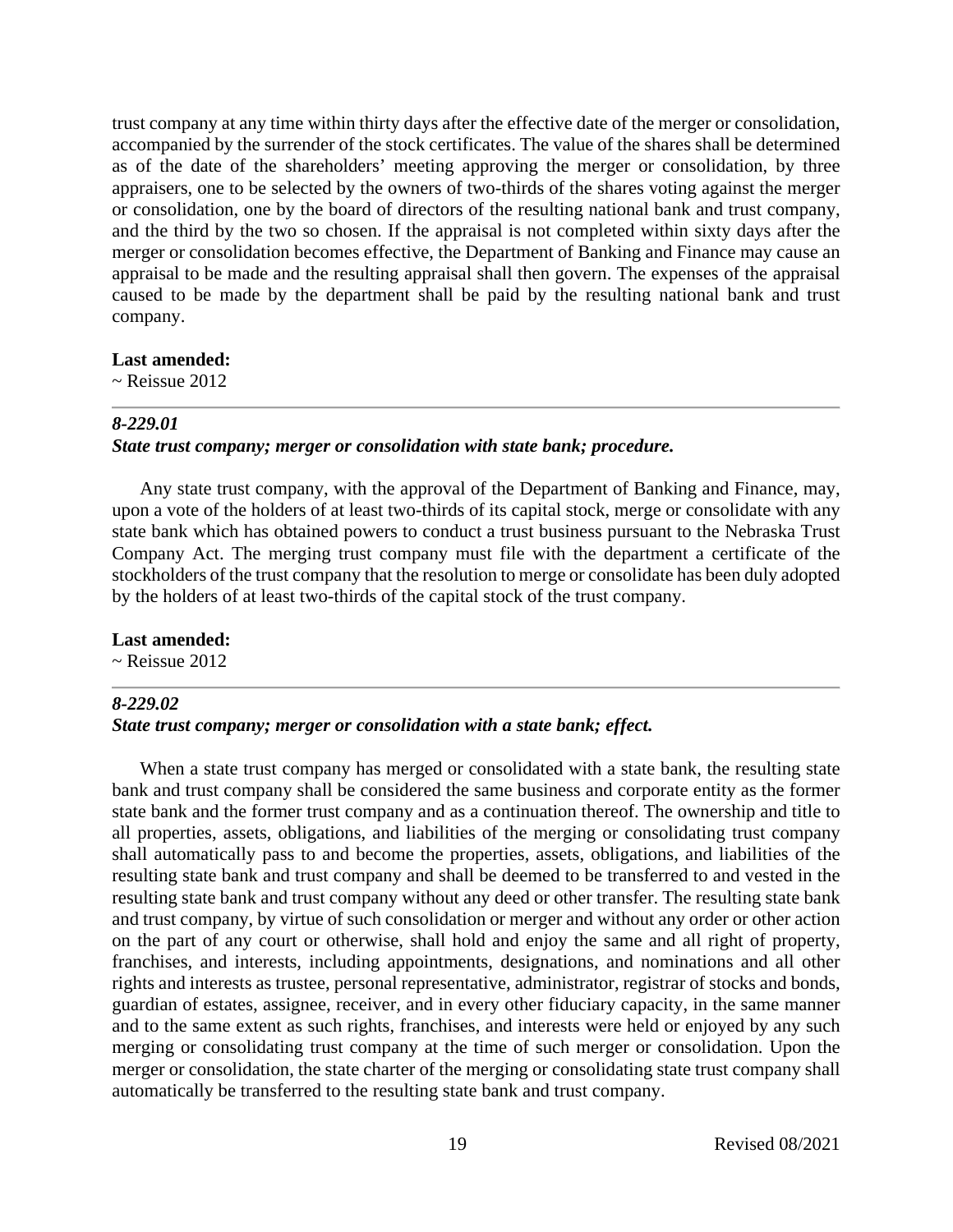#### **Last amended:**

 $\sim$  Reissue 2012

#### *8-229.03*

## *State trust company; merger or consolidation with a state bank; redemption of stock; when; value, how determined.*

When the merger or consolidation becomes effective, the owner of shares of a trust company which were voted against a merger or consolidation with a state bank shall be entitled to receive the value of the stock in cash from the assets of the state trust company upon written demand made to the resulting state bank and trust company at any time within thirty days after the effective date of the merger or consolidation accompanied by the surrender of the stock certificates. The value of the shares shall be determined as of the date of the shareholders' meeting approving the merger or consolidation. An appraisal shall be conducted by three appraisers, one to be selected by the owners of two-thirds of the shares voting against the merger or consolidation, one by the board of directors of the resulting state bank and trust company, and the third by the two so chosen. If the appraisal is not completed within sixty days after the merger or consolidation becomes effective, the Department of Banking and Finance may cause an appraisal to be made and the resulting appraisal shall then govern. The expenses of the appraisal caused to be made by the department shall be paid by the resulting state bank and trust company.

#### **Last amended:**

 $\sim$  Reissue 2012

## *8-230 Terms, defined.*

For purposes of the Nebraska Trust Company Act, unless the context otherwise requires:

(1) Agency capacity means a capacity resulting from an undertaking to act alone or jointly with others primarily as agent for another in all matters connected with its undertaking, including the capacities of registrar, paying agent, or transfer agent with respect to stocks, bonds, or other evidences of indebtedness of any corporation, association, municipality, state, or public authority, escrow agent, or agent for the investment of money or any other similar capacity;

(2) Branch trust office means an office of a trust company, other than the main or principal office of a trust company, at which a trust company may act in any fiduciary capacity or conduct any activity permitted under the Nebraska Trust Company Act;

(3) Fiduciary capacity means a capacity resulting from an undertaking to act alone or jointly with others primarily for the benefit of another in all matters connected with the undertaking and includes the capacities of trustee, including trustee of a common trust fund, administrator, personal representative, guardian of an estate, conservator, receiver, attorney in fact, and custodian and any other similar capacity;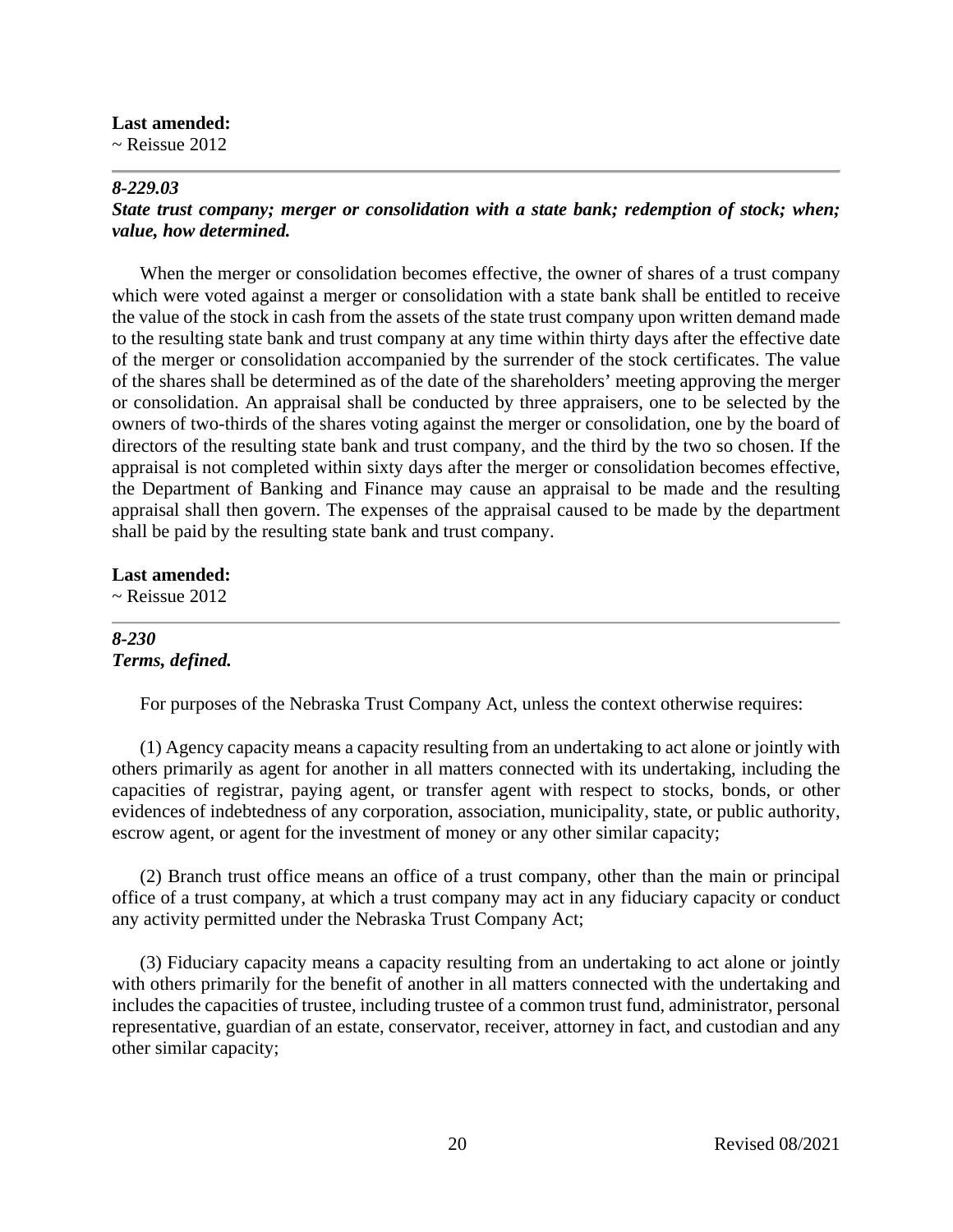(4) Representative trust office means an office at which a trust company does not act in any fiduciary capacity or conduct or engage in any activity related to its fiduciary capacities but may otherwise engage in any other activity permitted under the Nebraska Trust Company Act; and

(5) Trust company means any trust company which is incorporated under the laws of this state, any national banking association having its principal office in this state and authorized to conduct a trust company business as defined in the Nebraska Trust Company Act, any bank authorized to conduct a trust company business in a trust department pursuant to sections 8-159 to 8-162, any federal savings association authorized to conduct a trust company business, and any federally chartered trust company.

#### **Last amended:**

 $\sim$  Reissue 2012

#### *8-231*

# *Trust company; substituted in fiduciary capacity for affiliated bank; application; court order; filing.*

(1) Any trust company which has been duly authorized to commence the business for which it is organized and which has made the pledge of securities required by sections 8-209 and 8-210 may file an application in the county court of the county in which an affiliated bank is located requesting that it be substituted, except as may be expressly excluded in such application, in every fiduciary capacity for such affiliated bank specified in the application, and such specified affiliated bank shall join in such application. Such application may be made by the trust company seeking substitution and need not list the fiduciary capacities in which substitution is proposed to be made. For purposes of this section, affiliated bank with respect to a trust company shall mean any bank incorporated under the laws of this state and any national banking association having its principal office in this state, more than fifty percent of the voting stock of which is owned directly or indirectly by the same bank holding company as defined in the United States Bank Holding Company Act, as amended, that owns directly or indirectly more than fifty percent of the voting stock of such trust company. The county court may require such notice as it deems necessary.

(2) When the county court finds that such trust company has been duly authorized to commence the business for which it is organized and that it has made a pledge of securities in accordance with sections 8-209 and 8-210, the county court may enter an order substituting such trust company in every fiduciary capacity for the specified affiliated bank except as may be otherwise specified in the application.

(3) Upon entry of such order, such trust company shall, without further act, be substituted in every such fiduciary capacity, and such application may be evidenced by filing a copy of the order with the clerk of any county court in this state.

#### **Last amended:**

 $\sim$  Reissue 2012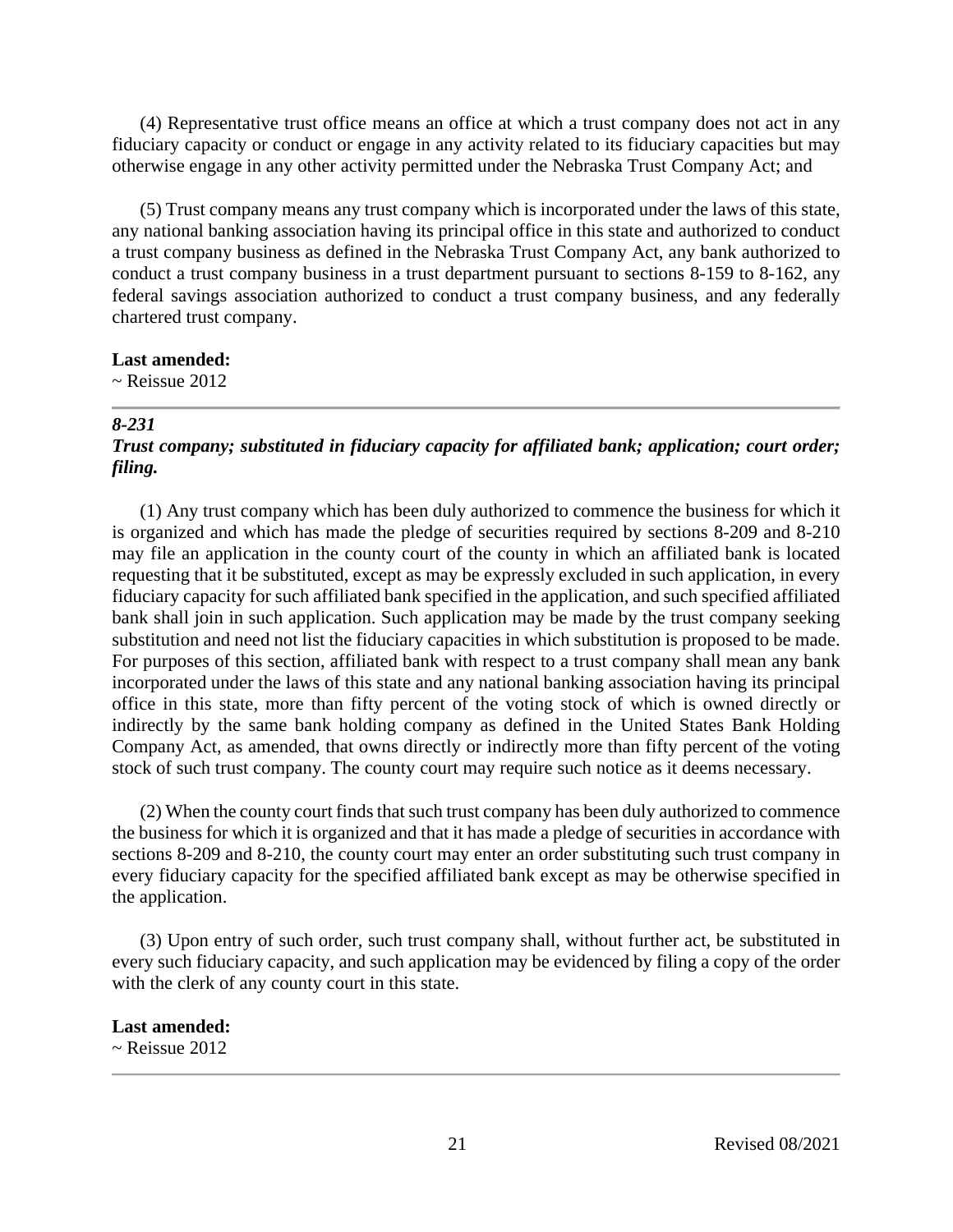# *8-232 Designation of bank as fiduciary in a will or other instrument; effect.*

Each designation in a will or other instrument executed either before, on, or after September 9, 1993, in which a bank is designated as fiduciary shall be deemed a designation of the trust company substituted for the bank pursuant to sections 8-230 to 8-233 except when the will or other instrument is executed after such substitution. Any grant in a will or other instrument of any discretionary power shall be deemed conferred upon the trust company deemed designated as the fiduciary pursuant to this section.

# **Last amended:**

 $\sim$  Reissue 2012

## *8-233*

# *Trust company; substituted as fiduciary; accounting; transfer of assets.*

A bank shall account jointly with the trust company which has been substituted as fiduciary for the bank pursuant to sections 8-230 to 8-233 for the accounting period during which the trust company is initially so substituted. Upon substitution pursuant to sections 8-230 to 8-233, the bank shall deliver to the trust company all assets held by the bank as fiduciary, except assets held for accounts with respect to which there has been no substitution pursuant to sections 8-230 to 8-233, and upon substitution all the assets shall become the property of the trust company without the necessity of any instrument of transfer or conveyance.

# **Last amended:**

 $\sim$  Reissue 2012

# *8-234*

# *Branch trust offices authorized; procedure.*

(1) With the approval of the Director of Banking and Finance, a corporation organized to do business as a trust company under the Nebraska Trust Company Act may establish and maintain branch trust offices within this state and in any other state pursuant to section 8-2303.

(2) A corporation organized to do business as a trust company under the Nebraska Trust Company Act, in order to establish a branch trust office in Nebraska pursuant to subsection (1) of this section, shall apply to the Director of Banking and Finance on a form prescribed by the director. Upon receipt of a substantially complete application, the director shall hold a public hearing on the matter if he or she determines, in his or her discretion, that the condition of the corporation organized to do business as a trust company warrants a hearing. If the director determines that the condition of the corporation organized to do business as a trust company does not warrant a hearing, the director shall (a) publish a notice of the filing of the application in a newspaper of general circulation in the county where the proposed branch trust office would be located and (b) give notice of such application for a branch trust office to all financial institutions within the county where the proposed branch trust office would be located and to such other interested parties as the director may determine. The director shall send the notice to financial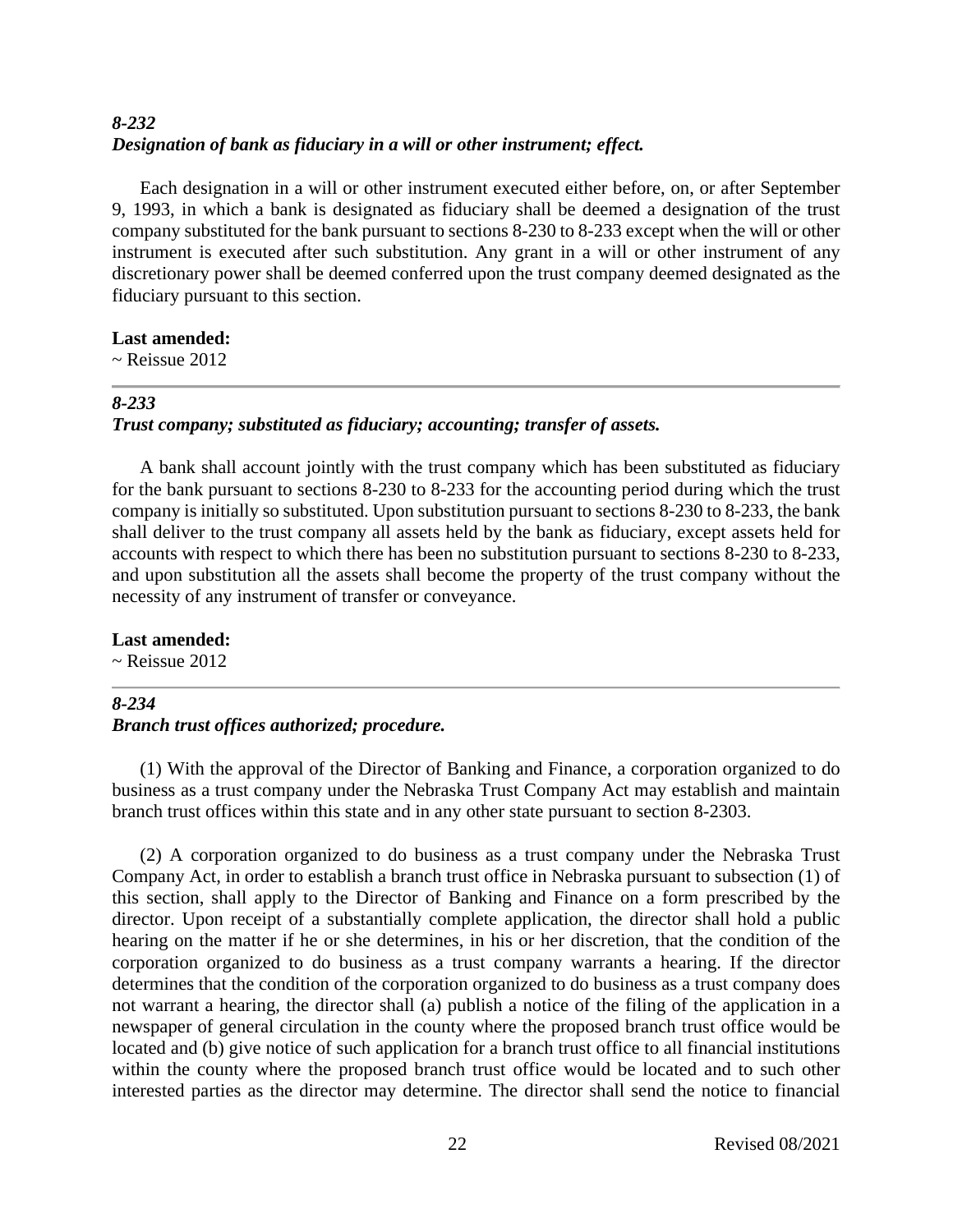institutions by first-class mail, postage prepaid, or electronic mail. Electronic mail may be used if the financial institution agrees in advance to receive such notices by electronic mail. A financial institution may designate one office for receipt of any such notice if it has more than one office located within the county where such notice is to be sent or a main office in a county other than the county where such notice is to be sent. If the director receives a substantive objection to the proposed branch trust office within fifteen days after publication of such notice, he or she shall hold a hearing on the application. Notice of a hearing held pursuant to this subsection shall be published for two consecutive weeks in a newspaper of general circulation in the county where the proposed branch trust office would be located. The expense of any publication and mailing required by this section shall be paid by the applicant but payment shall not be a condition precedent to approval by the director. The date for hearing the application shall not be more than ninety days after the filing of the application and not less than thirty-one days after the last publication of notice of hearing. The costs of the hearing shall be assessed in accordance with the rules and regulations of the Department of Banking and Finance.

(3) The director shall approve the application for a branch trust office if he or she finds that (a) the establishment of the branch trust office would not adversely affect the financial condition of the corporation organized to do business as a trust company, (b) there is a need in the community for the branch trust office, and (c) establishment of the branch trust office would be in the public interest.

(4) With the approval of the director, a state-chartered bank authorized to conduct a trust business pursuant to sections 8-159 to 8-162 may establish and maintain branch trust offices within this state and in any other state pursuant to section 8-2303. The procedure for the establishment of any branch trust office under this subsection shall be the same as provided in subsections (2) and (3) of this section. The activities at the branch trust office shall be limited to the activities permitted by the Nebraska Trust Company Act, and the general business of banking shall not be conducted at the branch trust office. Nothing in this subsection is intended to prohibit the establishment of a branch pursuant to section 8-157 at which trust business may be conducted.

(5) A branch trust office of a corporation organized to do business as a trust company or of a state-chartered bank shall not be closed without the prior written approval of the director.

#### **Last amended:**

~ Cum. Supp. 2020

#### *8-235*

#### *Representative trust offices authorized; procedure.*

(1) With the approval of the Director of Banking and Finance, a corporation organized to do business as a trust company under the Nebraska Trust Company Act may establish and maintain representative trust offices within this state and in any other state pursuant to section 8-2304.

(2) A corporation organized to do business as a trust company under the Nebraska Trust Company Act, in order to establish a representative trust office in Nebraska pursuant to subsection (1) of this section, shall apply to the Director of Banking and Finance on a form prescribed by the